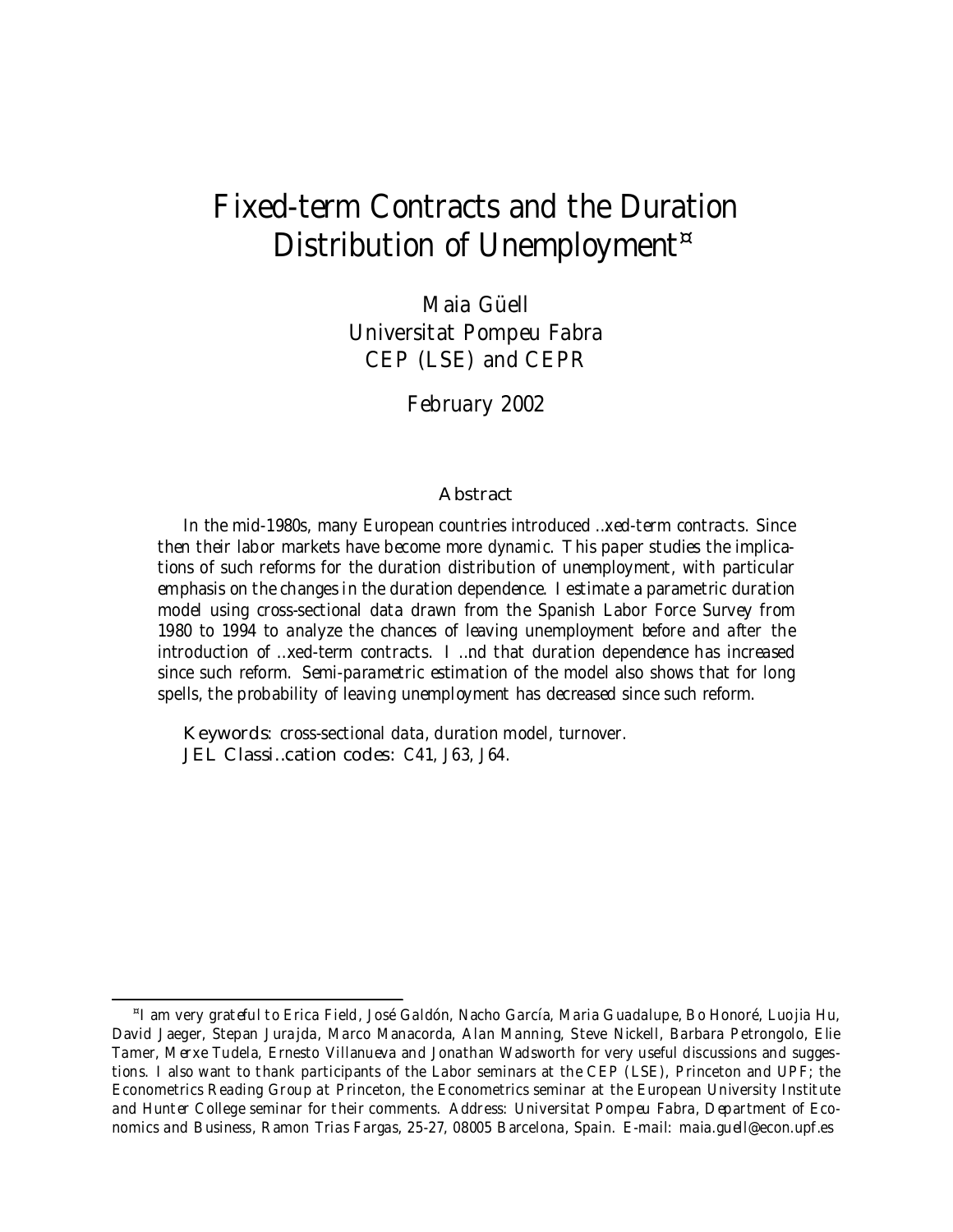#### 1. Introduction

In the mid-1980s, many European countries introduced …xed-term contracts in order to …ght the high and persistent levels of unemployment that they had been su¤ering since the mid-1970s. European labor markets have typically been characterized by a wide use of permanent contracts with high regulated …ring costs. The idea behind this policy was to increase ‡exibility in the labor market by allowing employers the option of hiring workers under shorter contracts with negligible …ring costs.<sup>1</sup>

Since their introduction, …xed-term contracts have been widely used and an increasing number of new jobs are …xed-term (see OECD, 1993). European labor markets have become more dynamic in terms of in‡ows and out‡ows from unemployment to employment, but the unemployment rate has remained very much unchanged. Much of the existing research on …xed-term contracts (or temporary contracts, TCs)<sup>2</sup> has focused on their e¤ect on unemployment. There is a wide consensus among economists that the introduction of such contracts does not necessarily increase employment despite the emergence of a dual labor market among employed workers. $^3\,$  In this paper, I study the potential e¤ects of the increased labor ‡ows due to TCs on the duration distribution of unemployment and the possibility that the unemployed pool becomes segmented.

Along with the high rates of unemployment, another worrisome feature of European labor markets is the high proportion of unemployed workers who have been unemployed for a long period of time (see Machin and Manning, 1999). In Europe, on average, between 1983 and 1994, 48 percent of the unemployed had been in unemployment for more than 12 months (the long-term unemployed, LTU), while in the US this proportion was only 9 percent (see table 1). Therefore, it is important to investigate whether the introduction of TCs has improved the functioning of the labor market in these terms.

<sup>1</sup>See Grubb and Wells (1993) and OECD (1999) for a detailed description of …xed-term contracts regulations in Europe.

<sup>&</sup>lt;sup>2</sup>The terms ...xed-term contract and temporary contract (TC) will be used interchangeably throughout this paper.

<sup>&</sup>lt;sup>3</sup>See, among others, Aguirregabiria and Alonso-Borrego (1999), Alonso-Borrego et al. (1999), Bentolila and Dolado (1994), Güell (2000) and Saint-Paul (1996).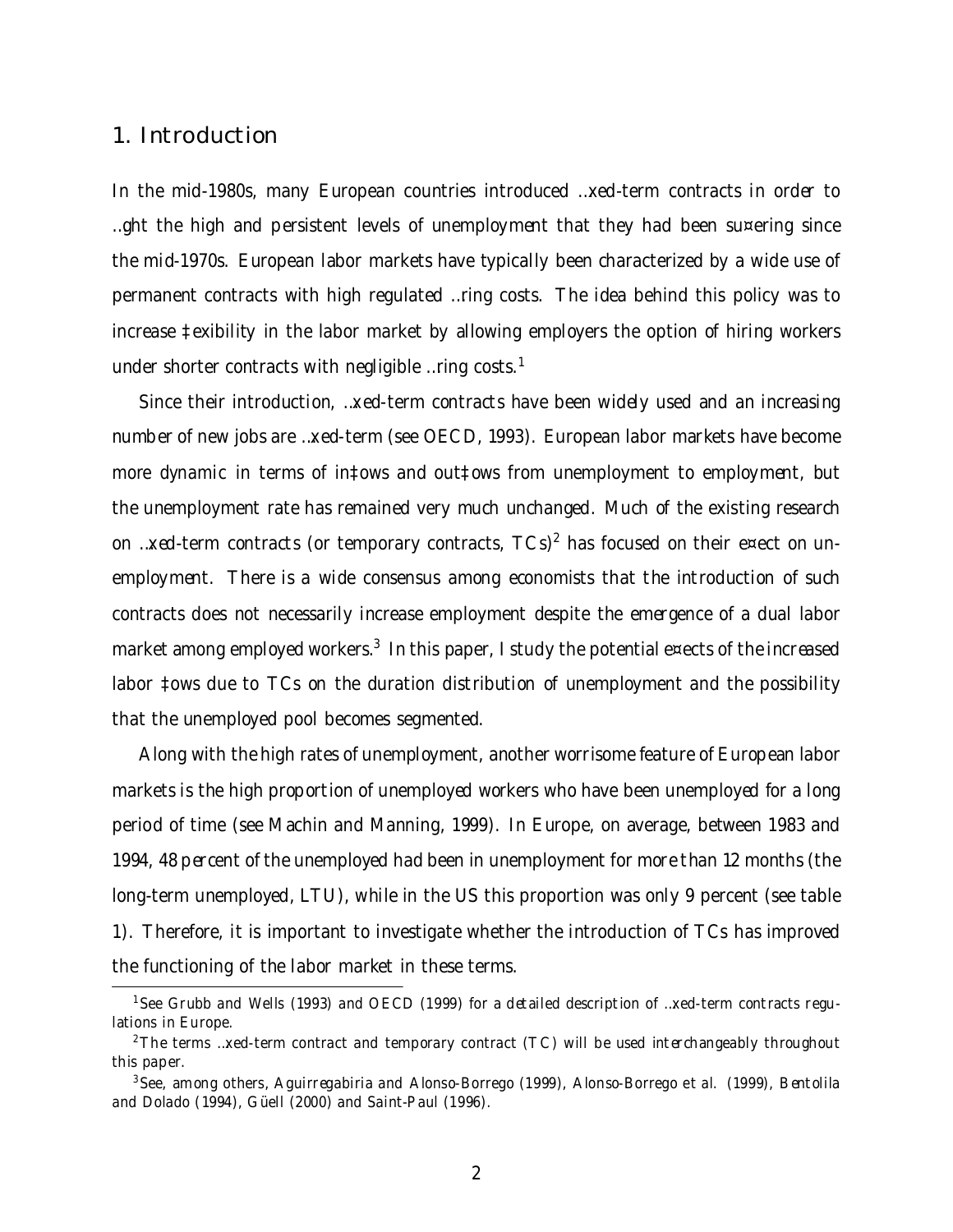This paper provides some theoretical considerations of the e¤ects of introducing TCs on the duration distribution of unemployment and then it presents an application to Spain, which is a striking case in this context. In particular, I analyze the e¤ects of TCs on the incidence of LTU, on the duration dependence of unemployment and on the out‡ow rate of the LTU workers.

In the mid-1980s, Spanish unemployment was around 20 percent of the labor force, the highest among OECD countries. In 1984, Spain introduced TCs in an extreme way compared to other European countries. In particular, while in some countries TCs are restricted to some type of workers or sectors, there are not such restrictions in Spain and all workers in all occupations and sectors can be hired under a TC. The fact that Spain was also considered among the most regulated labor markets in the OECD motivated this type of reform (see OECD, 1994). Figure 1 shows the evolution of the unemployment rate as well as the increase of the share of TCs for the 1980s and mid-1990s.

A decade after the introduction of …xed-term contracts, the unemployment rate in Spain was back to pre-reform levels. Moreover, the share of …xed-term employees became the highest among Europe, around 33 percent, while the European average was 11 percent (see table 1). As a consequence, in 1994, a second reform that restricted the use of TCs was implemented. So, the Spanish experience between 1980 and 1994 appears to be particularly useful to draw some lessons about the e¤ects of these types of policies. $4$ 

Although the e¤ects of TCs on unemployment have been unsatisfactory, there have been other changes in other dimensions of the labor market that can reasonably be attributed to these ‡exibility measures. First, in‡ows and out‡ows from unemployment to employment have increased substantially over this period (see …gures 2 and 3). TCs have played an important role in this increase in turnover during this period. After the 1984 reform, on average, as much as 94 percent of all newly registered contracts have been TCs (see …gure 4); also Bover et al. (2001) and García-Pérez (1997) …nd that TCs increase the employment chances of the unemployed in Spain. As for the in‡ows back to unemployment, on average,

<sup>4</sup>Obviously, it is possible that during this period there were also some underlying structural changes in the Spanish economy. The important thing is that, at least in the labor market, these changes have materialized through temporary contracts.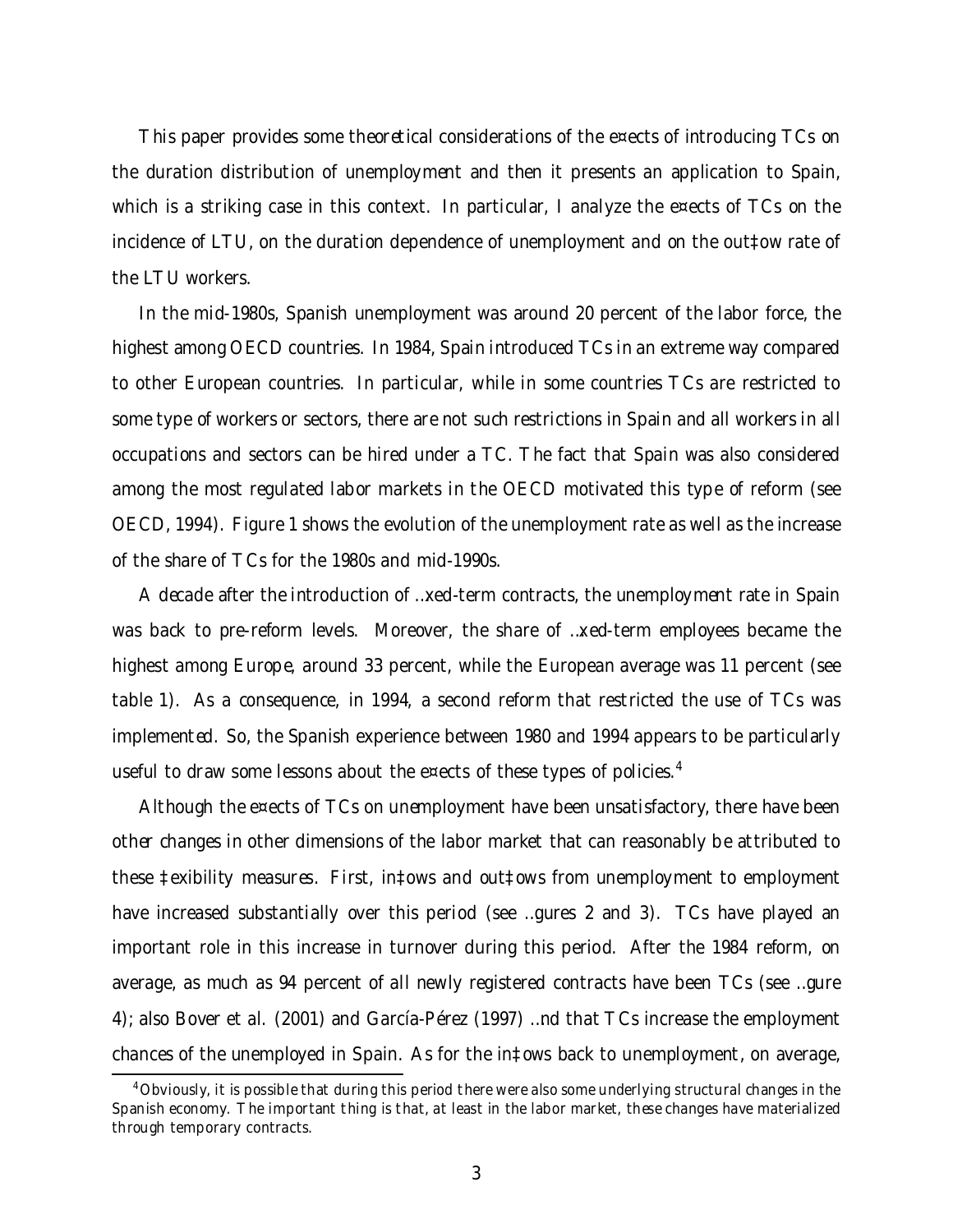between 1987 and 1994, as much as 75 percent of these workers were separated from their jobs because their …xed-term contract came to an end.<sup>5</sup> Another supporting fact is that, on average, the renewal rate of TCs into permanent ones has been very low, around 15 percent, which implies a large ‡ow from non-renewed workers into unemployment.<sup>6</sup> Finally, García-Serrano (1998) studies the role of TCs in worker turnover in Spain and concludes that these contracts account for the largest portion of the hiring and separations rates.

The increase of out‡ows from unemployment has implied a second important change in the Spanish labor market that has to do with the proportion of unemployed workers with long unemployment spells, which is also among the highest in Europe (see table 1). The incidence of LTU typically displays anti-clockwise loops over the business cycle. Figure 5 shows that, for a given unemployment rate, the incidence of LTU in Spain in the early 1990s is lower than in the mid-1980s. Comparing periods which are at the same point in the cycle, say from 1983 to 1985 and from 1992 to 1994, it can be seen that there has been a shift in the unemployment rate-LTU relationship. In fact, this seems to be a common feature in some European countries (see table 1). As mentioned in Machin and Manning (1999), when the out‡ow rate increases at any duration of unemployment, the incidence of LTU tends to lower. Therefore, the lower incidence of LTU can also be attributed to the increased out‡ows since the introduction of TCs.

Previous studies that estimate the probability of leaving unemployment in Spain …nd that there is a very strong duration dependence.<sup>7</sup> In other words, ceteris paribus, unemployed workers with shorter unemployment spells have higher probabilities of leaving unemployment than those with longer spells. An important question remains open. Whether the introduction of TCs has changed the duration distribution of unemployment through changes in duration dependence. This paper aims to analyze the changes in duration dependence of the unemployed before and after the introduction of TCs in Spain.

Panel data from the Labor Force Survey in Spain is available only after 1987. Therefore,

<sup>5</sup>The in‡ow is measured by the unemployed who have duration less than 1 month.

<sup>6</sup>See Güell and Petrongolo (2000).

<sup>7</sup>See, for instance, Alba (1999), Bover et al. (2001), García-Pérez (1997), Jenkins and García-Serrano (2000) and Machin and Manning (1999).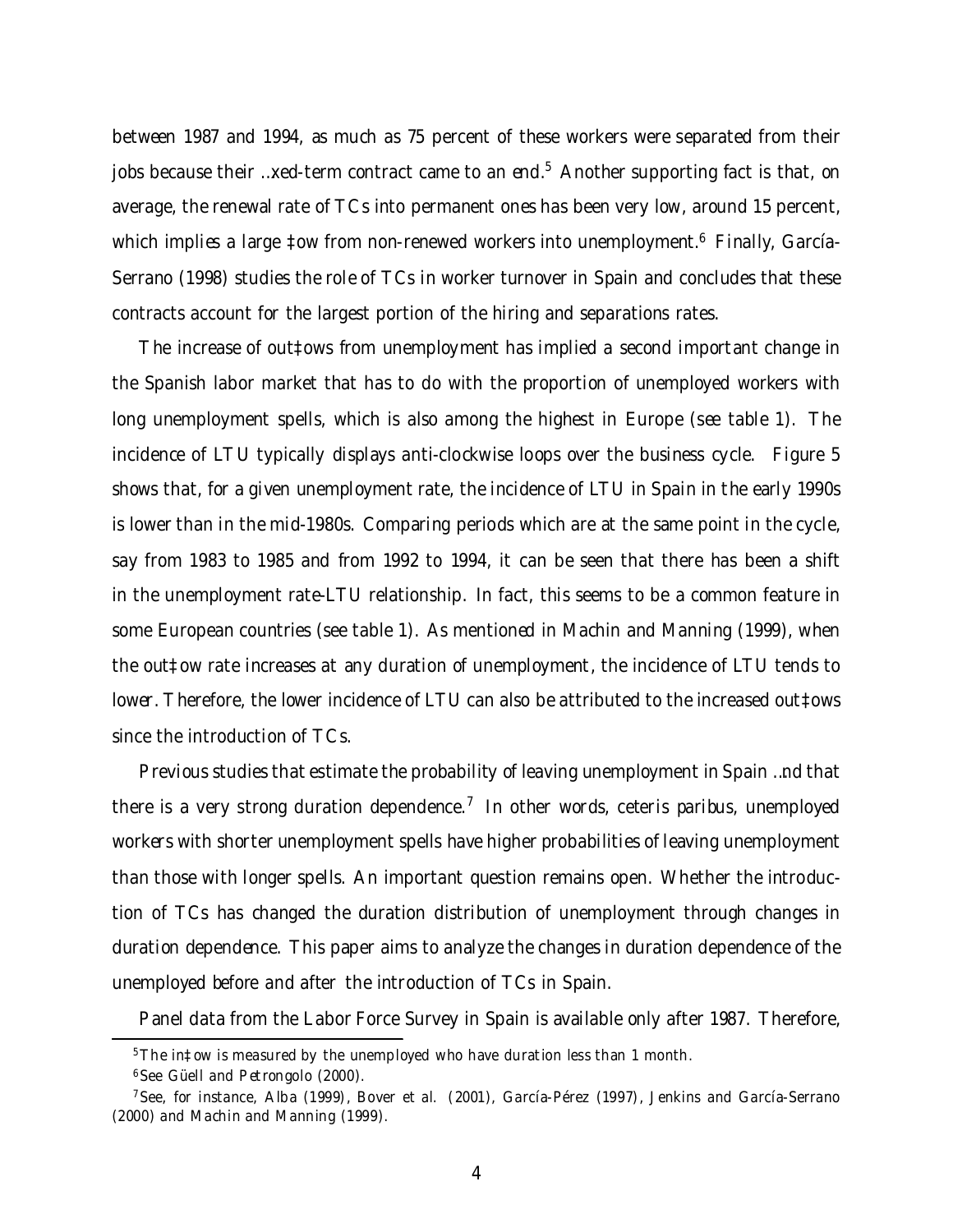to analyze the changes in duration dependence before and after the introduction of TCs, I will use the cross-sectional data drawn from the same survey for the years 1980 to 1994. I exploit these data following the parametric duration model suggested by Nickell (1979a).<sup>8</sup> In order to further study if employment chances of TCs have bene…ted only some of the unemployed at the expense of others, I estimate a semi-parametric version of Nickell's model. I discuss under which conditions such a model can be estimated.

The rest of the paper is organized as follows. Section 2 provides some theoretical considerations of the introduction of TCs on the duration distribution of unemployment. Section 3 describes the data used. Section 4 provides a duration model for the transition from unemployment to employment. Section 5 presents the empirical results, and section 6 concludes.

#### 2. Theoretical Considerations

In this section, I consider di¤erent hiring rules of ... rms and their implications for the duration distribution of unemployment. I will assume that once TCs are introduced, unemployed workers are always hired under a TC. This is driven by …rm's choices rather than workers preferences for temporary jobs.<sup>9</sup> When hiring, ...rms can either choose randomly among the pool of unemployed workers or, alternatively, …rms can rank applicants by their spells of unemployment, hiring …rst those workers with shortest duration of unemployment (see Blanchard and Diamond, 1994).

The introduction of TCs increases out‡ows from unemployment to employment since these contracts are less costly than permanent contracts. As Machin and Manning (1999) show, when the out‡ow rate increases at any duration of unemployment, the incidence of LTU tends to lower. This implies that independently of the hiring rule adopted by …rms, the incidence of LTU will be reduced with the introduction of TCs (as …gure 5 shows). The intuition of this result is that even if TCs did not increase (directly) the out‡ow rate of the LTU, as long as other unemployed workers with shorter spells get employed, then there is

<sup>&</sup>lt;sup>8</sup> Andrés et al. (1989) also estimate this model using a 1985 data set from the Spanish Ministry of Finance.

<sup>&</sup>lt;sup>9</sup>As mentioned, since the introduction of TCs, almost all new contracts are of this type. Moreover, on average, from 1987 to 1994, as much as 89% of temporary workers reported that they holding a TC because they could not …nd a permanent one.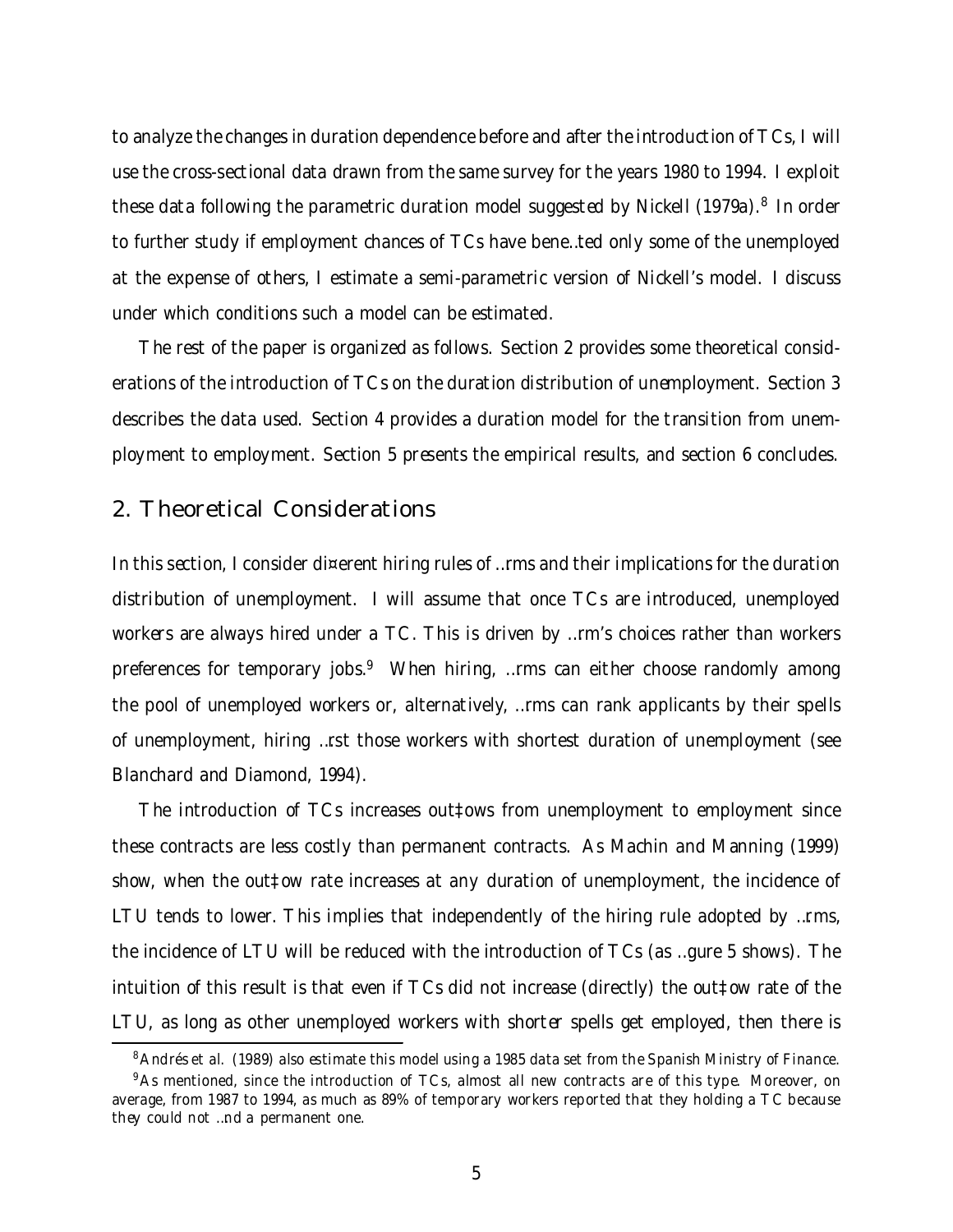less build-up into longer spells.

However, the di¤erent hiring rules adopted by …rms can have di¤erent e¤ects on the duration dependence of unemployment. It is important to note that, to the extent that …rms do not hire randomly, there are strong arguments for the fact that duration dependence might have increased with the introduction of TCs. As Blanchard and Diamond (1994) show, if …rms rank unemployed workers and hire those with the shortest spells of unemployment, then the exit rate from unemployment is a decreasing function of duration. In the extreme model in which all unemployed workers were homogeneous and only duration of unemployment in‡uenced workers' chances to leave unemployment, then the short-term unemployed would exit …rst after the introduction of TCs. Unlike before the introduction of TCs, their employment spell would be shorter and when their TC would …nish, they would go back to unemployment and they would again be the unemployed with the shortest spell and with higher chances of being re-employed than the others.

The econometric model proposed to analyze the changes in duration dependence allows for several workers' characteristics to in‡uence the chances of getting a TC and leaving unemployment. It is worth noting than in the other extreme model where only certain key characteristics would make unemployed workers more likely to be re-employed with a TC (for instance, gender, age or education), then, after the reform, workers with such characteristics would enjoy higher exit rates than workers without such characteristics. And, as long as they would maintain these same characteristics, they would continue to have higher exit rates when they returned to unemployment after the end of their TC. So, workers without such characteristics would tend to experience longer spells of unemployment than the others. $^{\rm 10}$ 

Therefore, to the extent that …rms do not hire randomly, TCs will tend to be enjoyed always by the same group of unemployed workers which implies that the duration dependence of unemployment will increase. Despite this e¤ect of TCs, this type policy could still be Pareto e¢cient if the probability of exiting unemployment of those who do not get a TC remained una¤ected. This will be investigated empirically in the next sections by estimating a

<sup>&</sup>lt;sup>10</sup> I am implicitly assuming that there are no changes in the unobserved characteristics of the population that in‡uence the chances of leaving unemployment.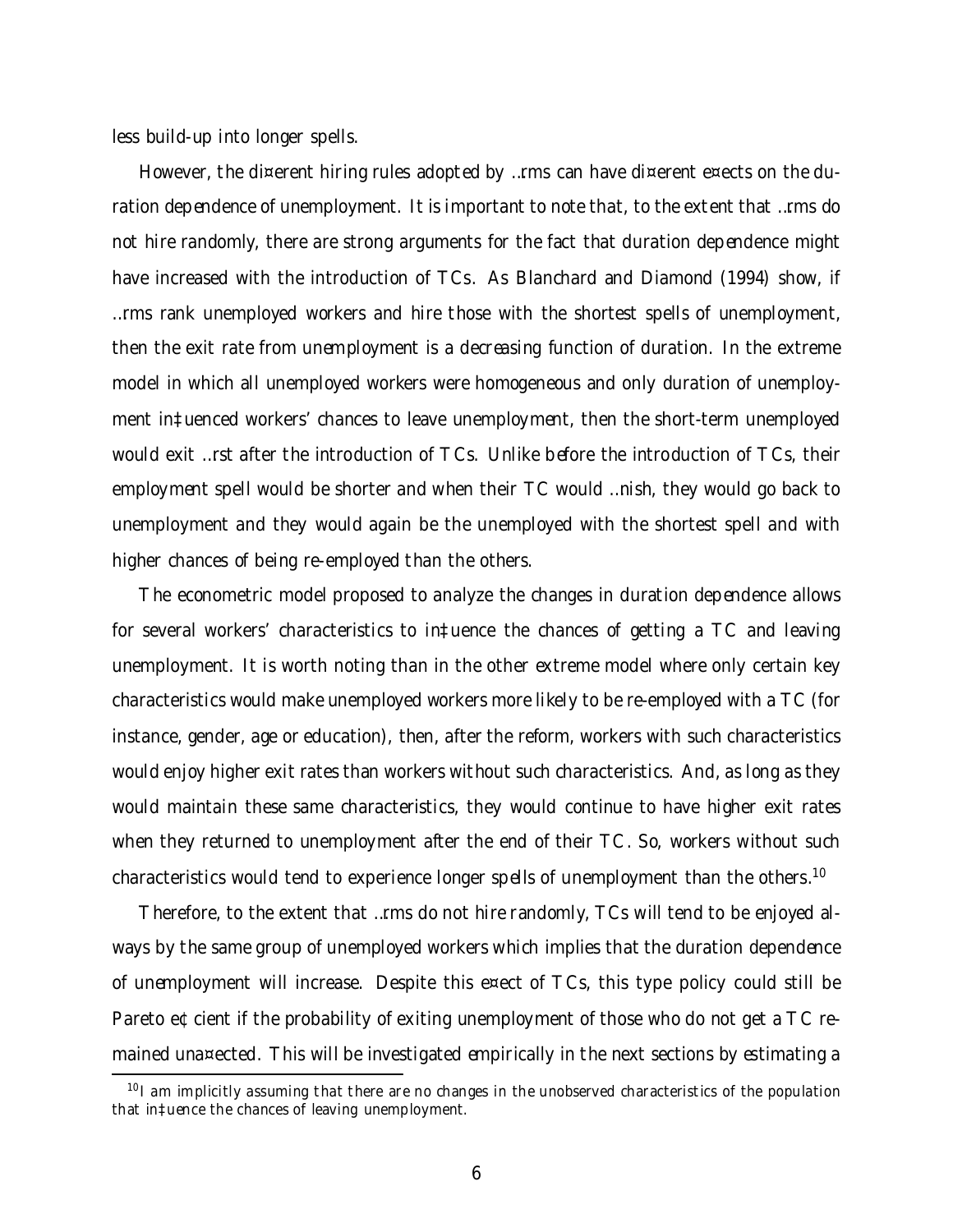semi-parametric version of the econometric model. If that is not the case, then those workers who do not bene…t from the higher employment chances given by TCs will remain stuck in unemployment, experiencing lower chances of leaving unemployment than before the reform. Thus, TCs can generate a segmented unemployment pool. That is, some unemployment workers will be constantly churning from unemployment to employment under TCs, while the other unemployed workers will not exit unemployment, experiencing longer and longer durations of unemployment.

#### 3. The Data

I use the Spanish Labor Force Survey (Encuesta de la Población Activa, EPA), which is carried out quarterly on a sample of some 60,000 households. It is designed to be representative of the total Spanish population and contains very detailed information about the labor force status of individuals.

My sample contains data from all the second quarters of each year from 1980 to 1994. The time span of the sample is an important feature of the data because it will allow me to analyze the characteristics of the unemployed before and after the introduction of TCs. All the unemployed people in the sample are asked how long they have been looking for a job. This search time will be used as the individual's uncompleted duration of unemployment.<sup>11</sup>

As will be discussed, one main assumption of the econometric model is that the composition of the ‡ow into unemployment is …xed over time. For this reason, I have excluded women from my sample for whom this assumption could be too strong. Thus, my sample includes all men who are unemployed and who report how long they have been searching for a job. I will exclude men aged 65 or older because transitions to non-employment are more likely for this group. Since I want to focus on the e¤ects of TCs on the existing distribution of unemployment, I will also exclude …rst-job seekers. This leaves me with a sample of 80,790 unemployed male workers.

As far as the number of variables available is concerned, one advantage of the cross-

<sup>&</sup>lt;sup>11</sup> In steady state, the average uncompleted duration of unemployment is proportional to the average completed duration of unemployment (see Layard et al., 1991).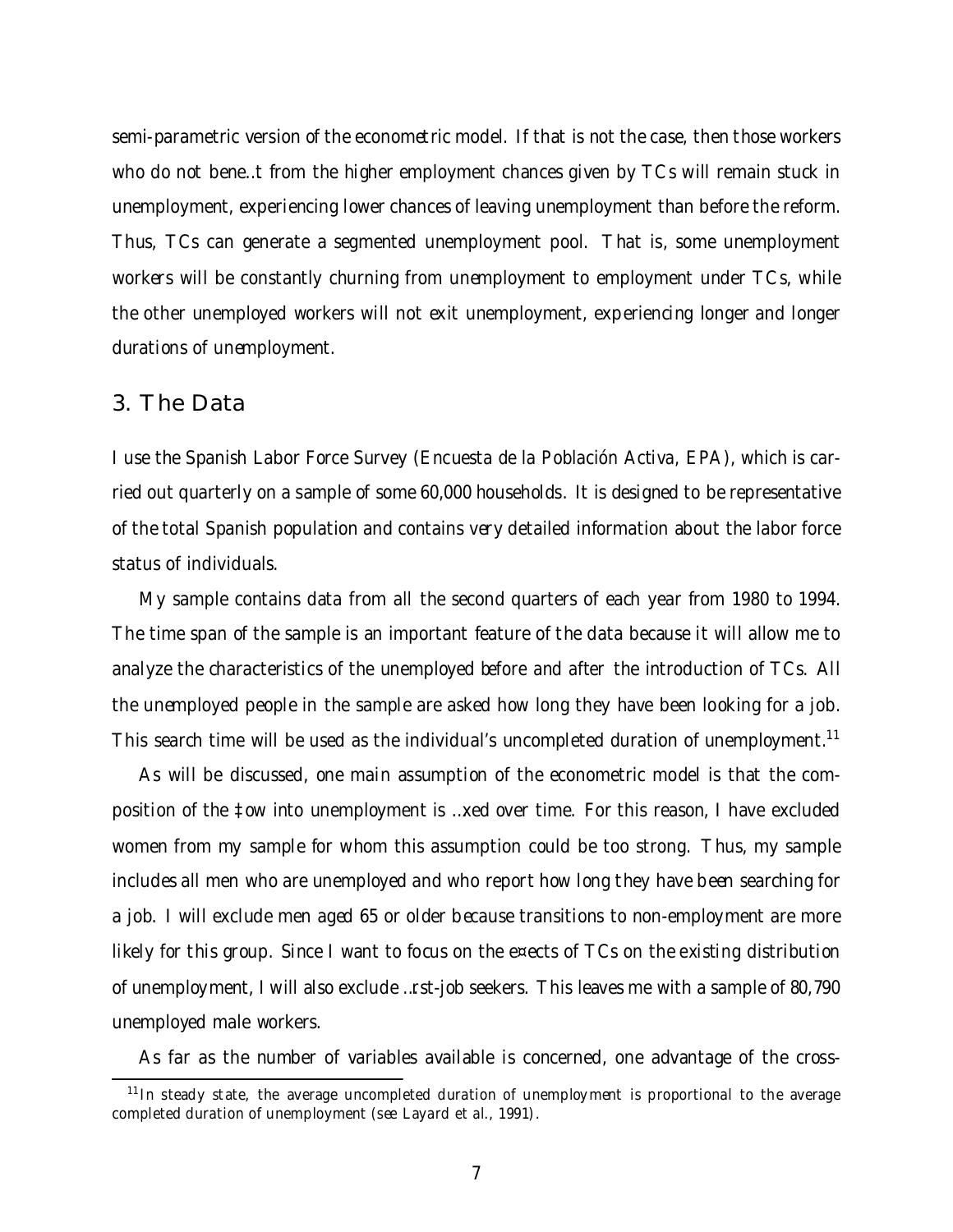sectional EPA (as opposed to the currently released panel EPA) is that it contains information on the region of residence as well as some household characteristics. However, until 1987 there was no information on unemployment bene…ts or on the reason for previous job loss. In order to fully exploit all the relevant information contained in the data, my analysis will be carried out in two parts. First, I use all the years of the sample, from 1980 to 1994. The analysis is undertaken with those variables common to all sample years. This …rst part of the analysis thus exploits information for a very long time period at the expense of some relevant variables only available in the most recent years. These additional variables will be exploited in the second part of the analysis for those years for which they are available, from 1987 to 1994.

Explanatory variables available for the whole sample period include personal characteristics of the individual such as age, education and marital status, as well as some household characteristics such as the number of kids and the number of working adults in the household. Finally, the local unemployment rate is also included to capture business cycle e¤ects.<sup>12</sup> This quarterly regional unemployment rate will be the only time-varying regressor.<sup>13</sup> For the second part of the analysis, two more variables are available: a dummy variable that indicates if the worker receives unemployment bene…ts (UI) 14 ; and a dummy variable indicating whether the reason for separation from the previous job was the ending of a TC (endTC).

Before the 1984 reform, TCs were only allowed for seasonal jobs. One key feature of the reform was that it allowed the use of TCs for jobs that are not necessarily seasonal. The higher share of TCs in total employment after the reform can be mainly attributed to their widespread use in non-seasonal jobs.<sup>15</sup> Although the variable that indicates the reason

<sup>12</sup> See Bover et al. (2001) for a more detailed study of business cycle e¤ects on unemployment duration.

<sup>&</sup>lt;sup>13</sup> Unemployment rate at the regional level includes 50 provinces within Spain.

 $14$  During the period of study there were two minor reforms that increased the generosity of the unemployment insurance in 1984 and of the unemployment assistance system in 1989. These reforms could have reduced the probability of job acceptance. However as …gure 3 shows the out‡ow rate increased for the whole period which indicates that the e¤ect of TCs was much more important. Finally, in 1992 there was a more important reform that reduced the generosity of the unemployment insurance. The motivation for this reform was the increased in‡ows and out‡ows from unemployment though temporary contracts, which generated an important de…cit in the Spanish unemployment bene…t system. This reform could have also contributed to increase the probability of leaving unemployment. However, its e¤ect would be present at most in the last 2 years my sample.

<sup>&</sup>lt;sup>15</sup> See Güell and Petrongolo (2000).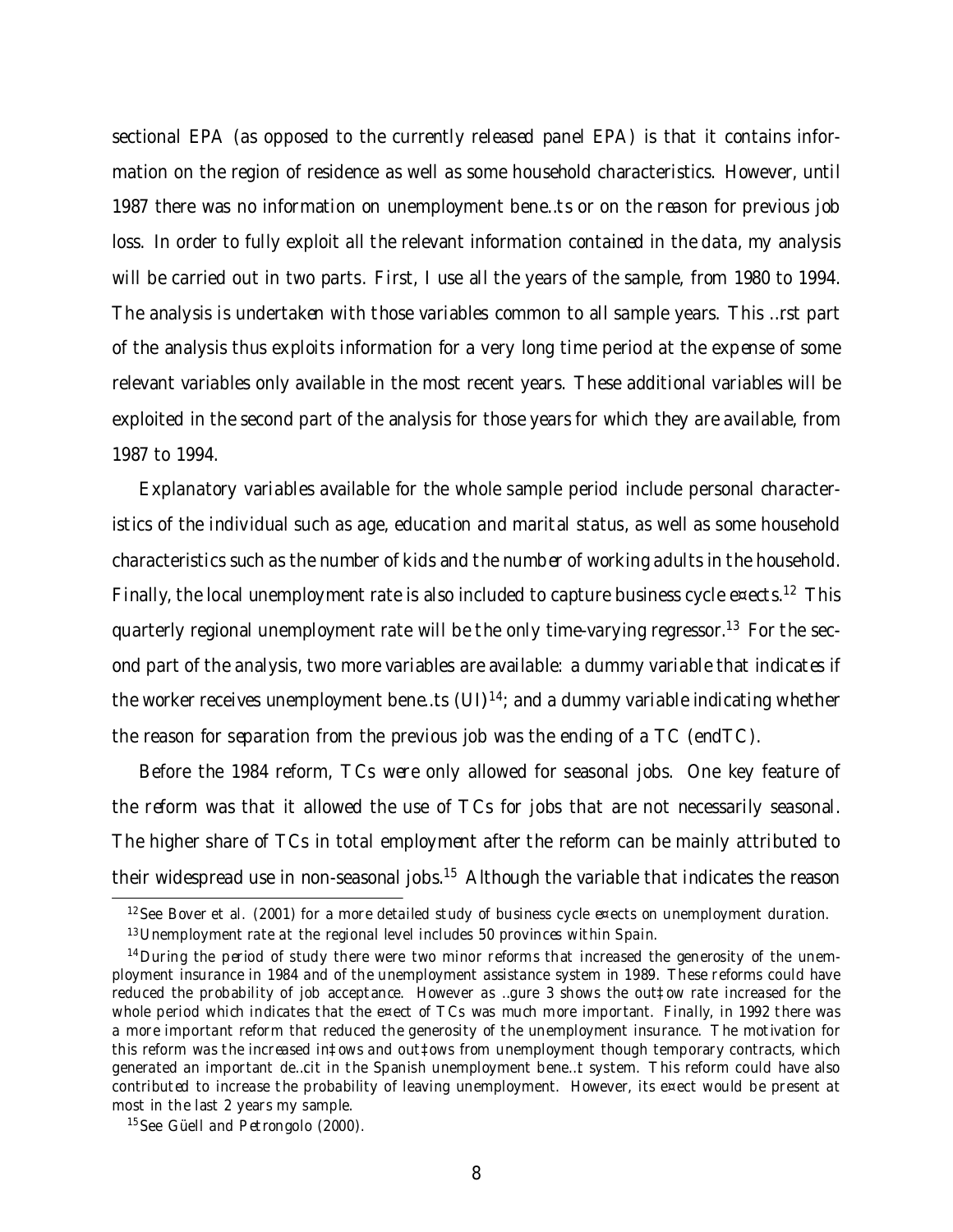for job loss was not available before 1987, the workers who were unemployed because their TC ended could only be those who had held a seasonal TC. Therefore, it can be thought that the reform generated an exogenous increase in the number of workers who lost their job due to the expiration of a (non-seasonal) TC.<sup>16</sup> Therefore, the reason-for-job-loss is a potential source of identi…cation of the change in duration dependence after the introduction of TCs. This variable is very important for my purpose since it can potentially capture all the unemployed workers that enjoy the greater employment chances provided by this type of contract. Separate estimation of the model will be done for these workers.

Table 2 reports average sample values for the whole sample (column 1) as well as for each subsample for which a di¤erent model will be allowed (columns 2 to 7). Column 2 corresponds to the sample for the years before the reform. Columns 3 to 7 correspond to di¤erent samples for the years after the reform.<sup>17</sup> First, the whole period after the reform (column 3); column 4 only considers the years 1992 to 1994, which correspond to the years which are at comparable points of the business cycle as the years before the reform (see …gure 5). Column 5 reports the values for the years from 1987 to 1994, for which more variables are available, and …nally, columns 6 and 7 correspond to the unemployed who ended a TC and the ones who were separated for other reasons for the years 1987 to 1994. The (uncompleted) duration of unemployment for the di¤erent sub-samples is also reported. As mentioned, this should be compared carefully for sample years corresponding to di¤erent points of the cycle. For the last two columns, however, it can be seen that people who are unemployed because of the ending of a TC have about half the (uncompleted) duration of the workers who lost their job for other reasons.

As will be discussed in the next section, in order to estimate the method proposed by Nickell (1979a), it is necessary to complement these cross-sectional data with historical time

<sup>&</sup>lt;sup>16</sup>This variable distinguishes between the end of a seasonal TC and a "general" TC (the TCs introduced in 1984). Between 1987 and 1994, the number of people who have …nished a seasonal TC have remained constant; while the number of people who have …nished a "general" TC has increased substantially: from 13 percent of the unemployed in 1987 to 26 percent in 1994.

 $17$  In the previous version of the paper, the period after the reform was separated into two periods according to the importance of TC in the economy. The results obtained there qualitatively are the same as those presented here (see Güell, 1999).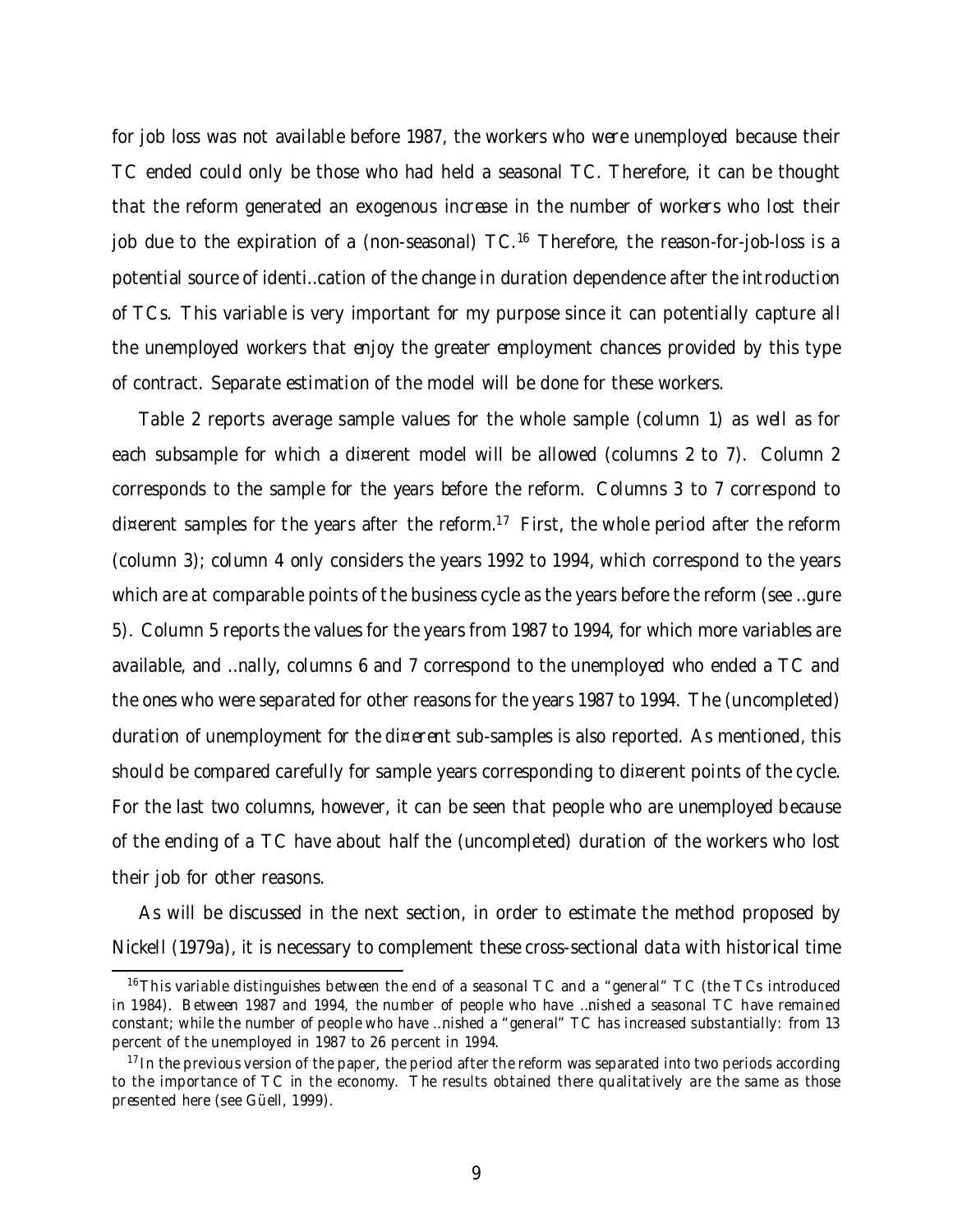series of the in‡ows into unemployment. Unfortunately, the EPA does not o¤er a long time series on in‡ows into unemployment.<sup>18</sup> I use the monthly registered data on unemployed and new contracts that are available since 1978.<sup>19</sup> These data, from the Spanish Employment O¢ce (INEM), allow me to construct monthly (male) in‡ows into unemployment. Since only those unemployed who have worked before can claim unemployment insurance, …rst-job seekers generally do not register at the Employment O¢ce. This reinforces the exclusion of this group in my analysis.

#### 4. Econometric Speci…cation

My sample has only cross-sectional data on uncompleted spells of unemployment. I will estimate the hazard rate of leaving unemployment following the method proposed by Nickell (1979a). The main requirement in order to implement this method is to have historical data on the in‡ows into unemployment. The intuition behind this duration model is that the cross-sectional data represent the unemployed that have "survived" with di¤erent durations at time t, while the in‡ow data represent the population "at risk" at di¤erent points in time. Generally, these data are easily available at the aggregate level. As Nickell shows, assuming that the composition of the ‡ow into unemployment is …xed over time, the model can be estimated. As it will be discussed later, the frequency of these in‡ow data is an important issue to be considered in order to estimate such model, especially semi-parametrically.

Suppose that the probability of leaving unemployment from time t to time  $t + 1$  for an unemployed individual i, conditional on having entered unemployment at time  $t_i$  s and on being unemployed at t is given by

$$
h_i(t; s) = h(x_i(t_i; s); t; s)
$$
 (4.1)

 $18$ The in‡ow rate could be obtained from those unemployed that report spells of less than 1 month, although the "heaping" problem a¤ects particularly this category (people approximate to 1 month). Moreover, the EPA questionnaires have changed three times regarding the unemployment search time (see the Appendix A, for details). This has implied that after 1987, this duration category is even more underepresented (since the answer "less than 1 month" is not allowed explicitly). Therefore there is a rupture in the series after 1987 due to the change in questionnaire.

<sup>&</sup>lt;sup>19</sup> Another advantage of these data is their monthly frequency. This feature is very important for the semi-parametric estimation of the model.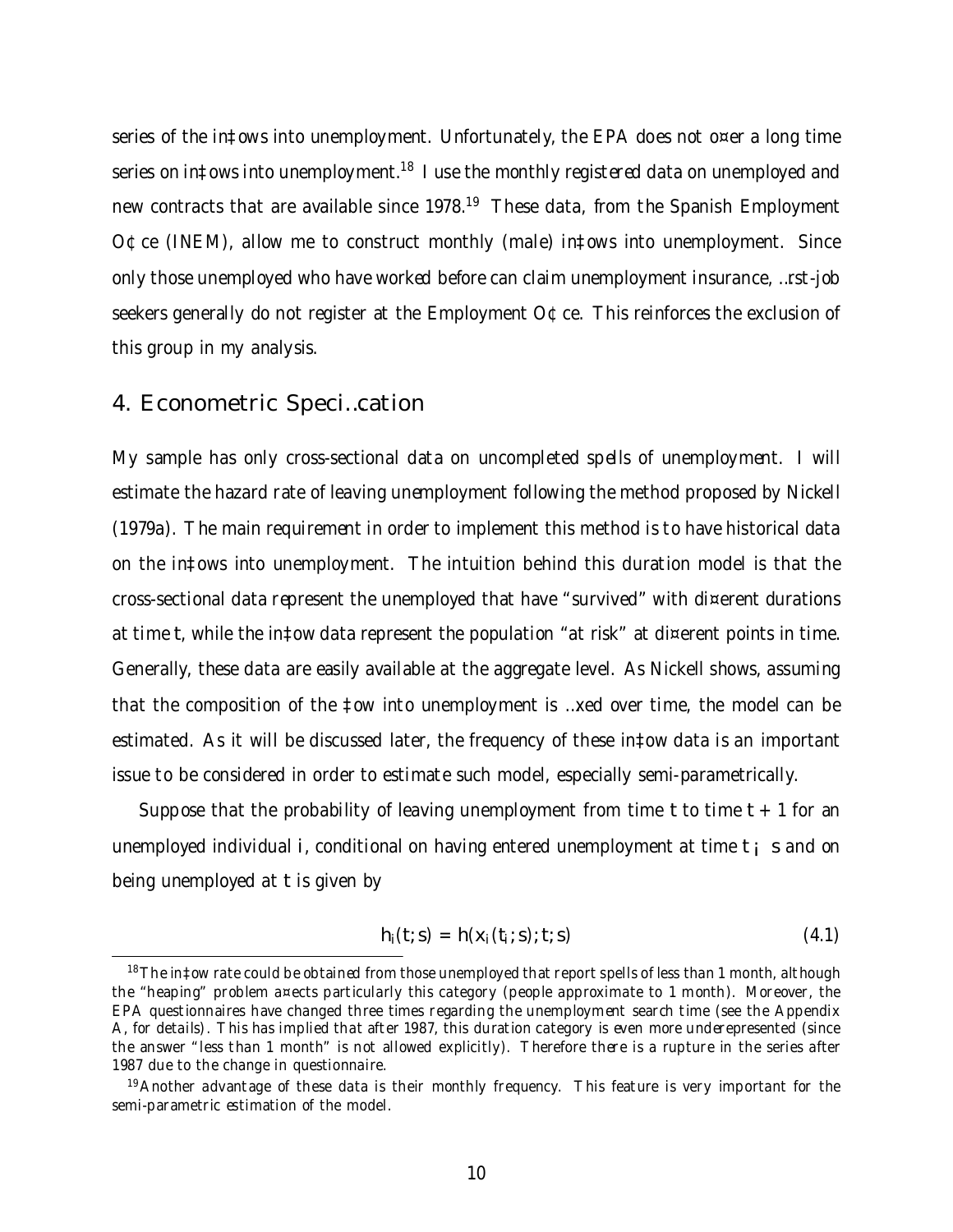where  $t_i$  is the date in which the interview took place (in my case, the second quarter of every di¤erent year considered) and  $x_i$  are the relevant characteristics of the individual i, which include the individual's regional unemployment rate during all the spell of unemployment. I have speci…ed h to depend on t. More precisely, I allow the hazard function to be di¤erent for di¤erent time periods. For example, the hazard for the years before the reform can be di¤erent from the hazard for the years after the reform. However, within a sub-period, h does not depend on t. That is, for example, the same function is assumed for the di¤erent years prior to the reform (as in Nickell, 1979a).

To write the likelihood, it is necessary to derive the probability for an individual of being unemployed at time t. First, let  $S_i(t; v)$  be the probability individual i of and being (remained) unemployed at time t conditional on having entered unemployed at time  $t_i$  v. Therefore

$$
S_i(t; v) = \frac{v}{\lambda^{2}} (1 + h(x_i(t; \lambda); t; \lambda)) \text{ for } v > 1
$$
 (4.2)

Suppose that the probability of an individual i of having entered unemployment at time is given by  $u_i(j)$ : Then the probability of being unemployed at time t,  $U_i(t)$ , is given by

$$
U_i(t) = \sum_{\lambda=0}^{t} u_i(t_{i\lambda}) S_i(t_{i\lambda})
$$
 (4.3)

It is then possible to write the likelihood for an unemployed individual in my sample, that is, the probability of having entered unemployment at time  $t_i$  v conditional on being unemployed at time t as

$$
L_i = \mathbf{P}_{\substack{1 \\ v=0}}^{\mathsf{u}_i(t_i + v)S_i(t_i; v)} \tag{4.4}
$$

For some years of the sample, the duration of unemployment is presented in the form of bands (see Appendix A). That is, given the date of the interview,  $t_i$ , the individual could have entered unemployment at any time between t<sub>i i</sub> a<sub>i</sub> and t<sub>i i</sub> b<sub>i</sub>. Therefore given my data, the likelihood becomes 20

$$
L_{i} = \frac{\mathbf{P}_{b_{i}}}{\mathbf{P}_{v=0}^{V=a_{i}}} \frac{u_{i}(t_{i} \mathbf{i} \ \mathbf{v}) S_{i}(t_{i}; \mathbf{v})}{v_{0}^{V=a_{i}}(t_{i} \mathbf{i} \ \mathbf{v}) S_{i}(t_{i}; \mathbf{v})}
$$
(4.5)

 $^{20}$ In the previous version of this paper, I aggregated the data after 1987 into the same duration groups as the earlier data. The results obtained there qualitatively are the same as those presented here (see Güell, 1999).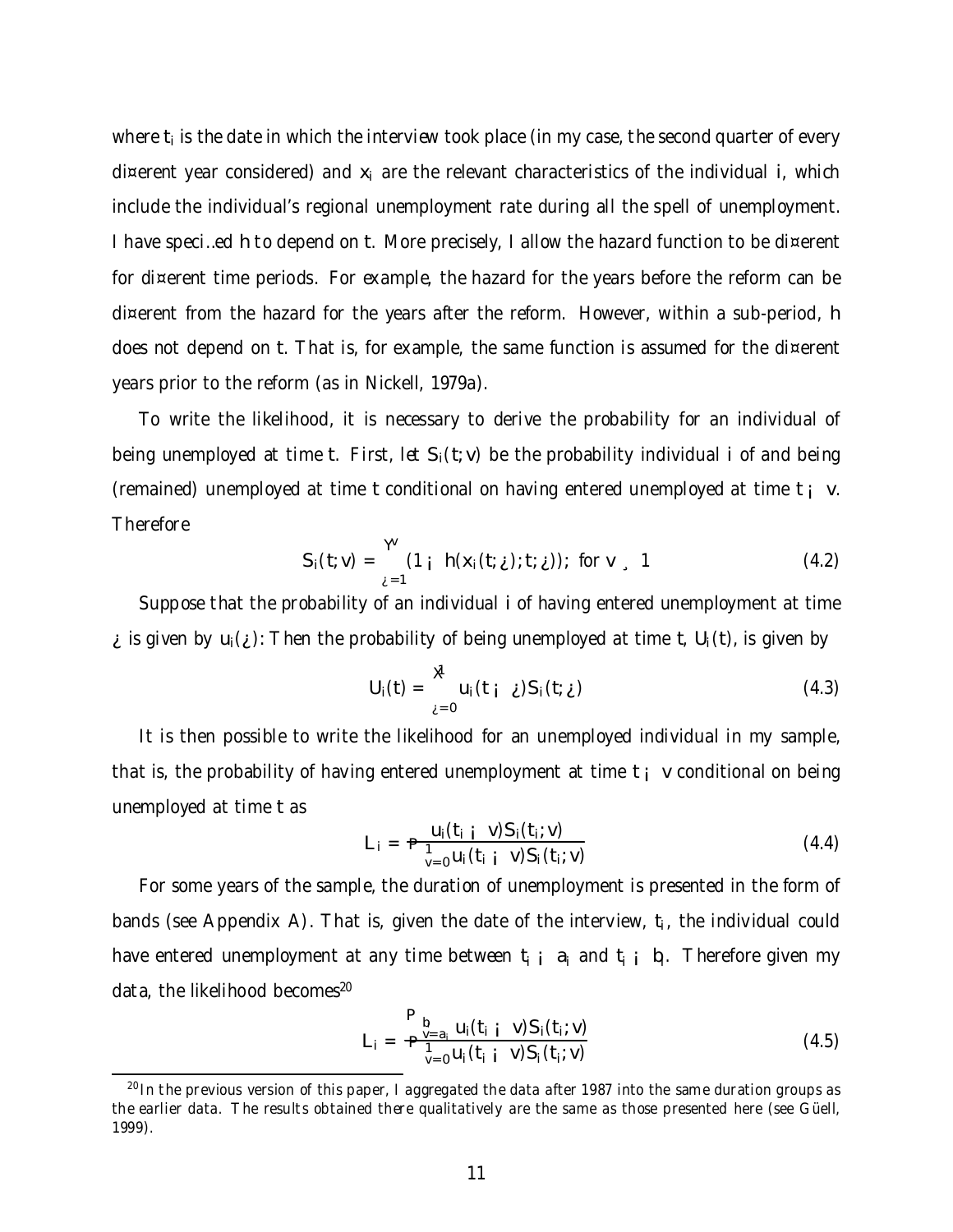Obtaining prior estimates of  $u_i$ ; say  $u_i$ ; I can then write down the likelihood for my unemployed sample of individuals,  $i = 1$ ; ::::; I as

$$
L = \frac{\mathbf{Y}}{\mathbf{P}_{b_i}} \frac{\mathbf{A} \mathbf{P}_{b_i}}{\mathbf{P}_{\mathbf{q}}^{\mathbf{V} = a_i}} \mathbf{u}_i(t_{i,i} \ \mathbf{V}) S_i(t_i; \mathbf{V})}{\mathbf{u}_i(t_{i,i} \ \mathbf{V}) S_i(t_i; \mathbf{V})}
$$
(4.6)

There is one last thing to be speci…ed in order to compute this likelihood function. This has to do with the in…nite sum in the denominator. I will assume that for long enough durations, the conditional probability speci…ed in (4.1) does not depend on duration and that the estimated probability of having entered unemployment is a constant. In particular, I make these assumptions for durations greater than 36 months.<sup>21</sup> The corresponding  $\boldsymbol{u}$  is the average over the calendar year corresponding to 36 months of duration of unemployment for every individual  $(u_{36})$ . Finally, the likelihood to be maximized is as follows

$$
L = \sum_{i=1}^{V} \sum_{j=0}^{B} \frac{P_{b_i}}{P_{\substack{36 \\ y=0}}} \frac{b_i(t_{i} + v)S_i(t_i; v)}{b_i(t_{i} + v)S_i(t_i; v) + \frac{u_{36}}{h_i(36)}S_i(t_i; 36)} \sum_{i=1}^{N} (4.7)
$$

The probability of individual i, with current characteristics  $x_{ci}$ ; of having entered unemployment at time  $\chi$  is de ... ned by

$$
u_i(\xi) = k(x(x_{\text{ci}}; \xi); \xi) \frac{\text{aggregate } \text{tow into un employment in month } \xi}{\text{aggregate employment in month } (\xi \text{ i } 1)}
$$
(4.8)

where  $k(x(:); j)$  is the proportion of the in‡ow into unemployment at time  $j$  with characteristics x. Assuming that k is independent of time, this probability can be estimated by

$$
\mathbf{t}_i(\xi) = \text{constant} \cdot \mathbf{E} \left( \frac{\text{aggregate} \pm \text{ow into un employment in month } \xi}{\text{aggregate employment in month } (\xi \pm 1)} \right) \tag{4.9}
$$

where the constant (which can depend on  $x_{ci}$ ) cancels out in the likelihood function.

The time period for which this stationarity assumption is required covers the 3 years prior to every cross-section. There are two ways by which  $k(x(:,\xi); \xi)$  is a¤ected over time. First, to assume that  $k(x(:, i))$ ; i) is constant means to assume that any changes in relevant characteristics over time are small. This corresponds to the standard assumption of time unvarying regressors. Second, assuming that  $k(x(:); j)$  is constant also means that there are

 $21$ Between 1987 and 1994, on average, only 7% of the unemployed had a duration greater than 3 years.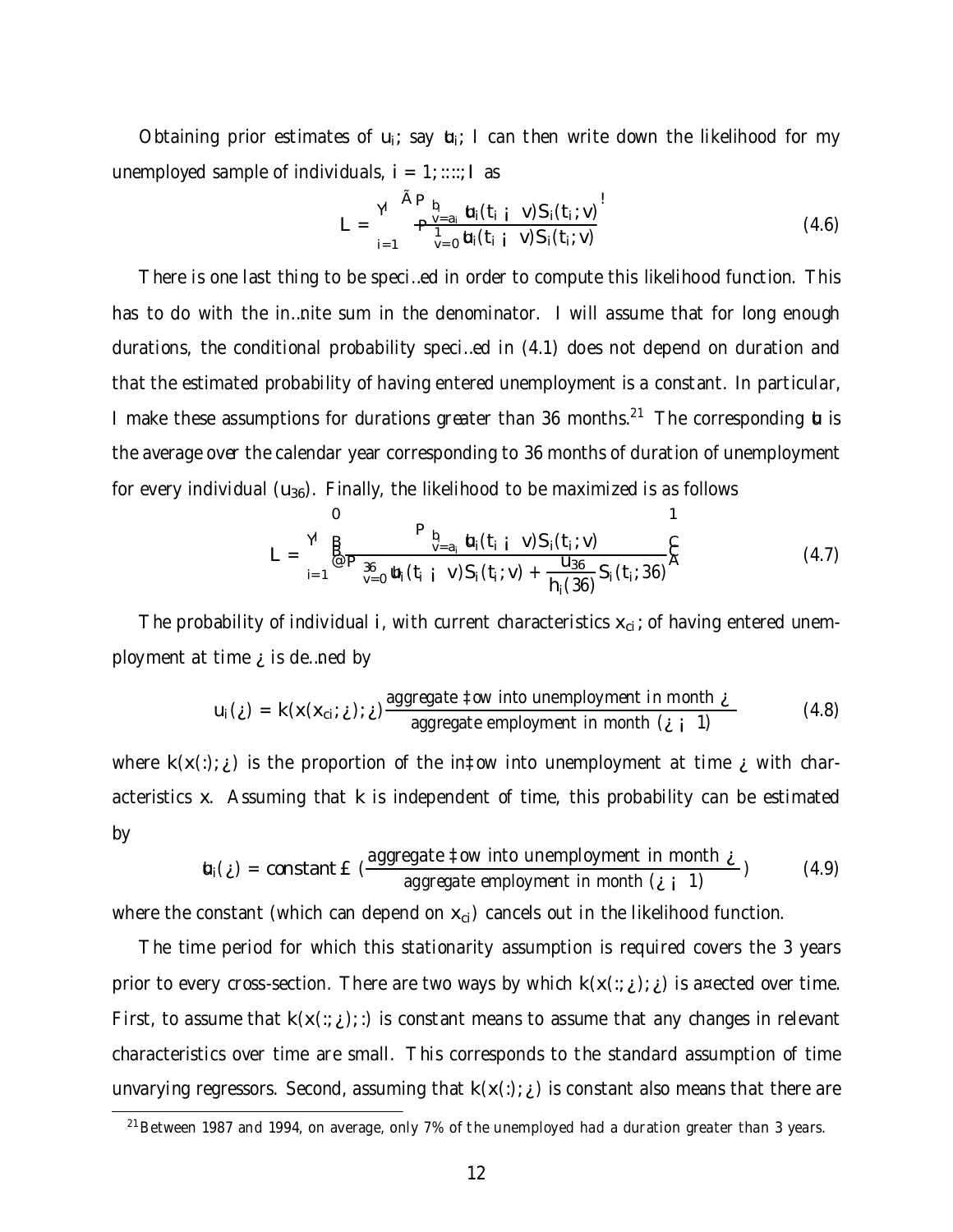small changes in the proportions of individuals with particular characteristics in the in‡ow into unemployment. This point is more di $\Phi$ cult to test mainly because the in‡ow data from the Spanish Employment O¢ce are not available for the di¤erent relevant characteristics. The only disaggregation is by gender.<sup>22</sup> The solution adopted regarding this issue has been to chose a sample of individuals for whom this assumption is more plausible. I concentrate my analysis on men who have worked before and have the highest attachment in the labor market. A feature of this sample is that it excludes in‡ows from inactivity to unemployment which are more a¤ected by the business cycle. $^{23}$ 

However, it is possible to test this stationarity assumption for the period 1987–1994 using the EPA cross-sectional data. Since 1987, the survey contains information on job tenure of employed workers. This allows to construct individual in‡ow rates from one cross-section data. I construct a variable that takes value one for unemployed workers with duration less than a month and zero for the employed in the same cross-section with tenure of at least a month. I regress separately this in‡ow variable against all the observable individual characteristics interacted with year dummies for 3 year periods.<sup>24</sup> Table 12 in Appendix C reports the value of the  $\hat{\sf A}^2$  test and the associated p-value in brackets for the hypothesis that the composition of in‡ow within the 3 year window by each observable characteristic is constant. Column (7) in this table reports the results corresponding to the stationarity assumption for the whole period 1987–1994. Overall the results in this table indicate that the stationarity assumption is plausible for the sample of individuals chosen for the period 1987–1994.

I will …rst specify h(t; s) following a proportional hazard model where the underlying base-line is a Weibull distribution. <sup>25</sup> That is,

$$
h_i(t; s) = 1 \t i \t exp(\int_s^{z_{s+1}} (u) du), \text{ where } (s) = i \exp(x_i^0), (s)
$$
 (4.10)

 $22$ Nickell (1979a and 1979b) points out the same problem for the UK.

 $^{23}$ See van den Berg and van der Klaauw (2001) for a model in which micro and macro data are combined and the business cycle is allowed to a¤ect the composition of in‡ow into unemployment.

 $24$ The variables UI and endTC cannot be calculated in an exact way for employed workers.

 $^{25}$ In the previous version of the paper I speci…ed a logit distribution. The results obtained there qualitatively are the same as those presented here.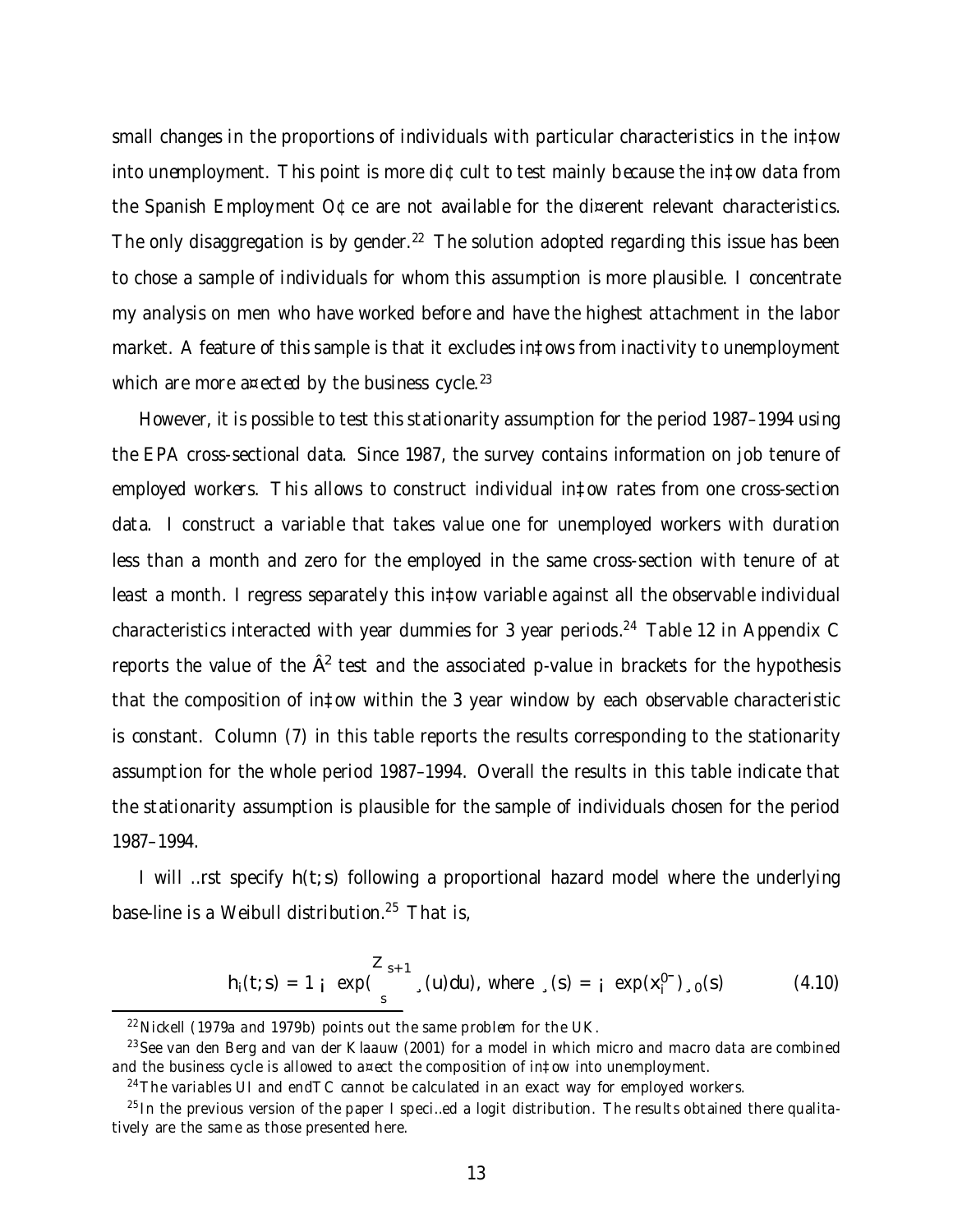and

$$
L_{\mathfrak{g}}(S) = \mathfrak{G}S^{\mathfrak{G}_i - 1} \tag{4.11}
$$

As mentioned, intuitively, the introduction of TCs would tend to increase the duration dependence in unemployment. A further question remains to be answered empirically. That is, whether the introduction of TCs has also implied an increase of employment chances for some individuals at the expense of some others (or, alternatively, if the chances of the latter group have remained unchanged in respect to the situation before the reform). The parametric estimation does not allow to answer such question since the base-line hazard (see (4.11)) monotonically decreases with duration, so changes in the duration dependence parameter (®) will imply shifts of the whole base-line function. Therefore, this question needs to be investigated semi-parametrically. Therefore, I will re-estimate the above model allowing a ‡exible base-line hazard, that is, I do not specify any functional form for  $\zeta_0(s)$ .

Given the grouping of the duration data, a step-wise base-line hazard will be estimated where every step corresponds to each duration group (see the Appendix A, ...rst column).<sup>26</sup> It is important to note how the frequency of the in‡ow data plays a role in the estimation. In order to estimate the model, it is crucial that each duration group (the population that has survived and that we observe at time t in the cross-section with duration s) can be matched univocally with its population at risk, namely the in‡ow at time  $t_i$  s. If this condition did not hold (for instance, if the in‡ow at t; s could be attached to more than one survival group) an identi…cation problem would arise since, a given in‡ow point could correspond to more than one duration group. In this case, it would not be possible to estimate a separated step for such group. Let  $s_i$  be the frequency of the in‡ow data. That is, we observe the in‡ow data at period t, t i  $s_i$ , t i  $2s_i$ , etc. In the cross-section each duration group has duration s (which depends on how the aggregation of durations is done). It is then crucial that  $s_i \cdot s$  so that a di¤erent step can be estimated for each duration group.

When the in‡ow is less frequent than the duration groups, then the step-wise assumptions (or even the parametric) will not su¢ce to estimate such model. Further assumptions could

 $26$  For comparison reasons, the same steps will be estimated for the years after 1987. Since I want to concentrate on the last step, I have imposed the same step for the …rst two duration groups.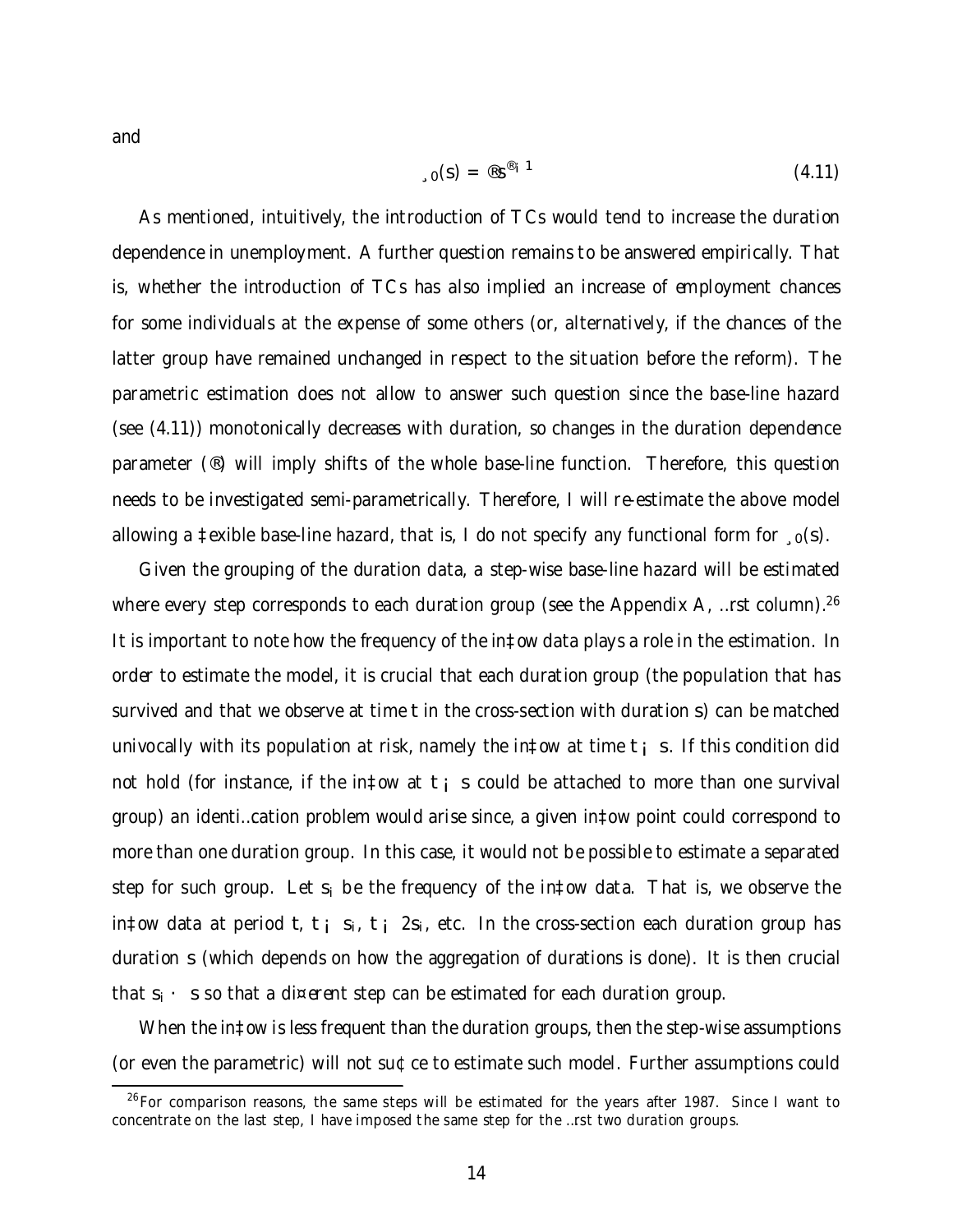be made to recover, for instance, monthly in‡ows from quarterly in‡ows. However, this would seem to be less appropriate in the semi-parametric case.

In this paper, the in‡ow data is monthly. The duration groups of the cross-sectional data vary over time. Before 1987, the grouping of the data is quarterly (except for the …rst one), then 6 months and then yearly. After 1987, the grouping is monthly (if duration is less than 2 years) and then yearly. Therefore, there is no identi…cation problem.

#### 5. Empirical Results

I now estimate the hazard of leaving unemployment as modeled in the previous section. First, I concentrate on changes in the duration dependence and I estimate the Weibull base-line hazard speci…ed in (4.11). Table 3 reports the estimates for the whole sample, 1980—1994. Every variable is interacted with a post-reform dummy (d8594, which takes value 1 for years from 1985 to 1994). The duration dependence parameter is statistically di¤erent before and after the reform. Table 8 reports the duration dependence estimates for these subsamples. And …gure 6 plots the hazard of leaving unemployment for the reference category estimated by this regression for the years before and after the reform. As can be seen, in the years after the reform the duration dependence of unemployment is much higher than before. For durations of less than 5 months, the probability of leaving unemployment is much higher than before. But the reverse is true for durations of 6 months or more.

The e¤ects of the individual characteristics on the probability of exiting unemployment are fairly standard and consistent with previous studies (see Alba, 1999, and Bover et al., 2001). The re-employment probability decreases with age. Being married substantially increases the probability of …nding a job. This has to do with lower reservation wages of these individuals given their household responsibilities and for the same reason their attachment to the labor market is strong. Similarly, the e¤ect of the number of kids is positive, but small. Also, the e¤ect of the number of working adults in the household is negative, but again, not very large. The estimated coe¢cients on education (secondary education or more) are negative for the pre-reform years, but positive afterwards. The former may be partially

15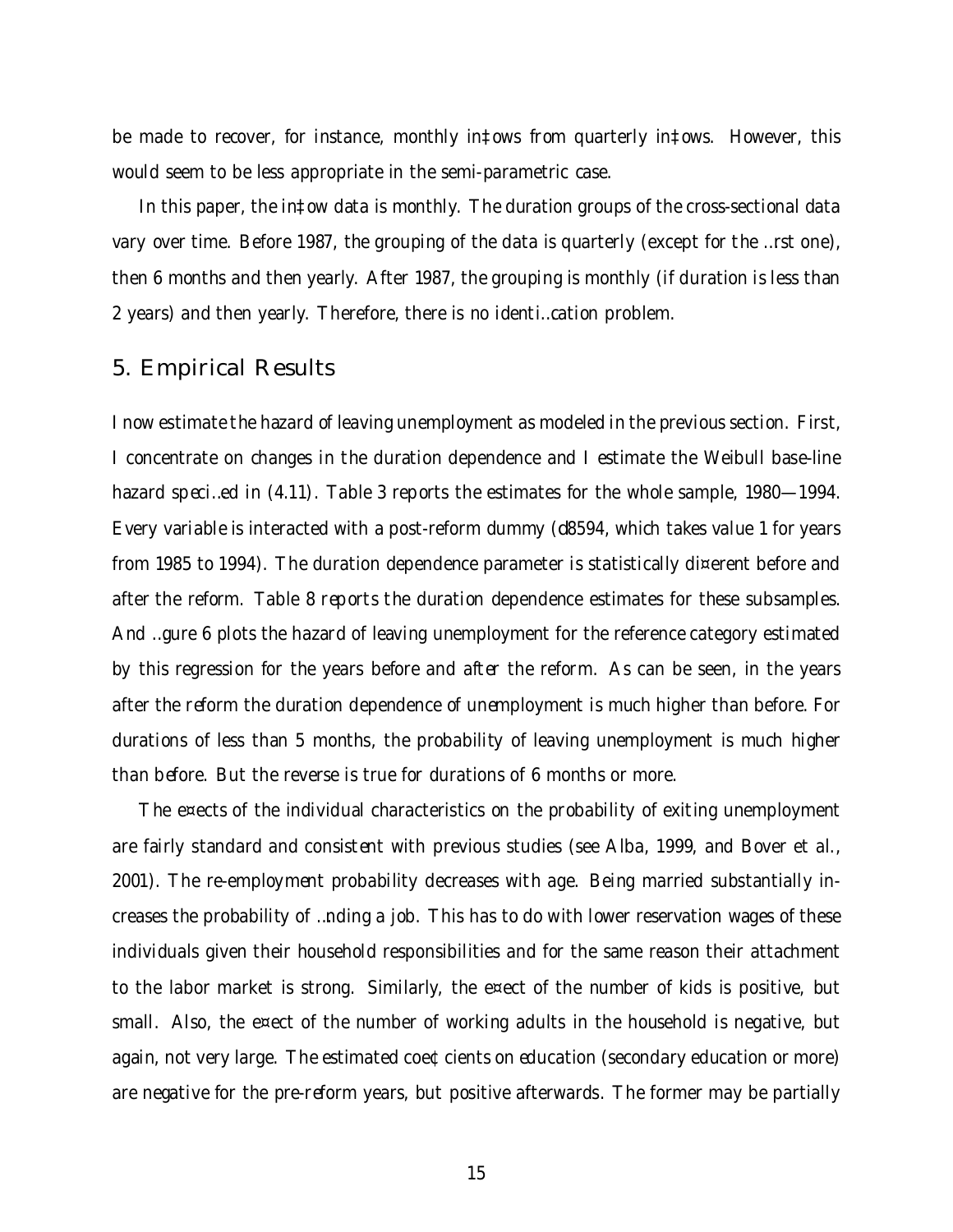explained by the fact that few people with a university degree stayed unemployed before the reform. The latter is in line with existing results, such as Bover et al. (2001) who …nd that secondary education has no signi…cant e¤ect while a university degree has a positive e¤ect on the re-employment probabilities for the period 1987–94.

In the period after the reform, there are some years of expansion (from 1985 to 1991) and some years of recession (from 1992 to 1994). As mentioned before, the LTU typically displays anti-clockwise loops over the cycle, and this can imply that the duration dependence is higher in expansion years because the proportion of LTU is higher. Indeed, when estimating the probability of leaving unemployment for the post reform period with each variable interacted with a recession dummy (d9294, which takes value 1 for the recession years), I …nd that this is the case (see table 4). However, comparing the estimated parameter of the duration dependence for the recession years, it is still lower than in the pre-reform period (see table 8, column 4). $27$ 

A further check of the increase of duration dependence after the introduction of TCs, despite the fact there are some expansion years in the post reform period, is to compare the years 1983 and 1992, which are the most comparable in terms of unemployment rates. Table 5 reports these estimates, where d92 takes value 1 for the year 1992. As can be seen, the main result still holds.

The number of variables available in the Spanish Labor Force Survey has increased over time. Therefore, I estimate a second set of regressions in which more variables are included for the period 1987–1994. The inclusion of more variables can a¤ect the estimated duration dependence parameter. Therefore, it is important to check whether the above result is a¤ected by the exclusion of these variables. Table 6 displays the results of the estimations without the UI dummy and the end-of-temporary-contract dummy; the estimations including only one of the two variables; and the estimation including both variables. As expected, the parameter of duration dependence increases with the di¤erent speci…cations. However, it is

 $27$ Testing that the duration dependence parameter in these recession years is the same as in the pre-reform period (that is,  $\mathcal{D} = 0.849$ ) gives the test statistic  $z = 13:51$ . Therefore, the null hypothesis is rejected at standard levels of signi…cance.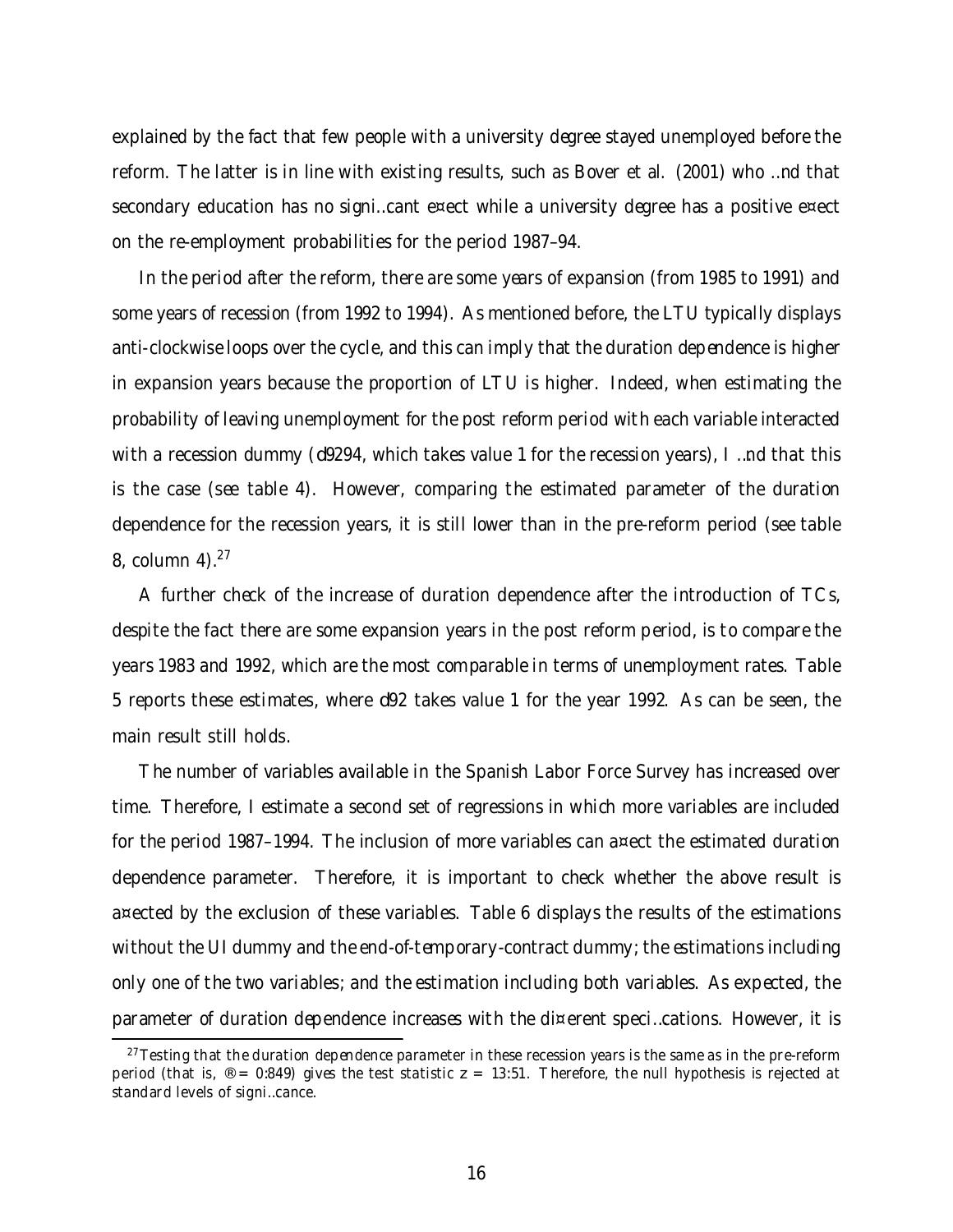always lower than in the pre-reform period.<sup>28</sup>

The e¤ects of the variables also included in the previous regressions remain very similar. As can be seen, the e¤ect of UI is positive. At ...rst glance, this result may be surprising if one has in mind the standard disincentive e¤ect from job search theory (see Mortensen, 1970 and 1977).<sup>29</sup> There are several possible reasons for this result. First, the UI variable is only an indicator of whether the unemployed person is receiving bene…ts when being interviewed. There is wide consensus that the e¤ects of unemployment bene…t levels are far from robust, being in general not very signi…cant and of small size, and that other dimensions of unemployment compensation may be more important, such as duration of bene…ts (see Atkinson and Micklewright (1991) for a review).<sup>30</sup>

Secondly, Alba (1999) and Bover et al. (2001) …nd that the e¤ect of receiving unemployment is signi…cant and quite sizeable, but that this e¤ect is reduced over the spell of unemployment. This can be seen by simply calculating the correlation between UI receipt and duration of unemployment for di¤erent durations (see the Appendix B). Indeed, this correlation is higher at shorter durations, suggesting that the disincentive e¤ect is present for short durations. But, for long durations not only it is not negligible, but it is negative. Wadsworth (1990) and Schmitt and Wadsworth (1993) exploit the idea that UI facilitate search by providing income with which to …nance job search e¤orts (the job o¤ers e¤ect). These studies compare the search behavior of bene…t claimants and non-claimants. They …nd that non-claimants search harder during the initial stages of unemployment when bene…ts may provide a temporary leisure subsidy to bene…t claimants. As unemployment duration lengthens, search activities fall for both groups, but bene…t recipients are able to maintain a higher level of search e¤ort and therefore have a relatively higher probability of receiving a job o¤er. This job o¤ers e¤ect seems to be very strong in my data. A possible reason

 $^{28}$ Although these regressions are not strictly comparable, since the inclusion of additional variables modi...es the estimated ® upwards, this comparison is more restrictive than it should be.

<sup>&</sup>lt;sup>29</sup>Although Toharia (1997) reviews di¤erent studies on the disincentive e¤ects of UI in Spain and concludes that, on the whole, the studies available are not conclusive.

<sup>&</sup>lt;sup>30</sup> Moreover, in cross-sectional data, the fraction of UI recipients can be underestimated for two reasons. First, some unemployed can be interviewed once their UI has already expired and they report they are not recipients of UI. Second, in Spain, it is often the case that the unemployed start receiving bene…ts with some delay for administrative reasons, so they may report receiving UI if interviewed early in their spell.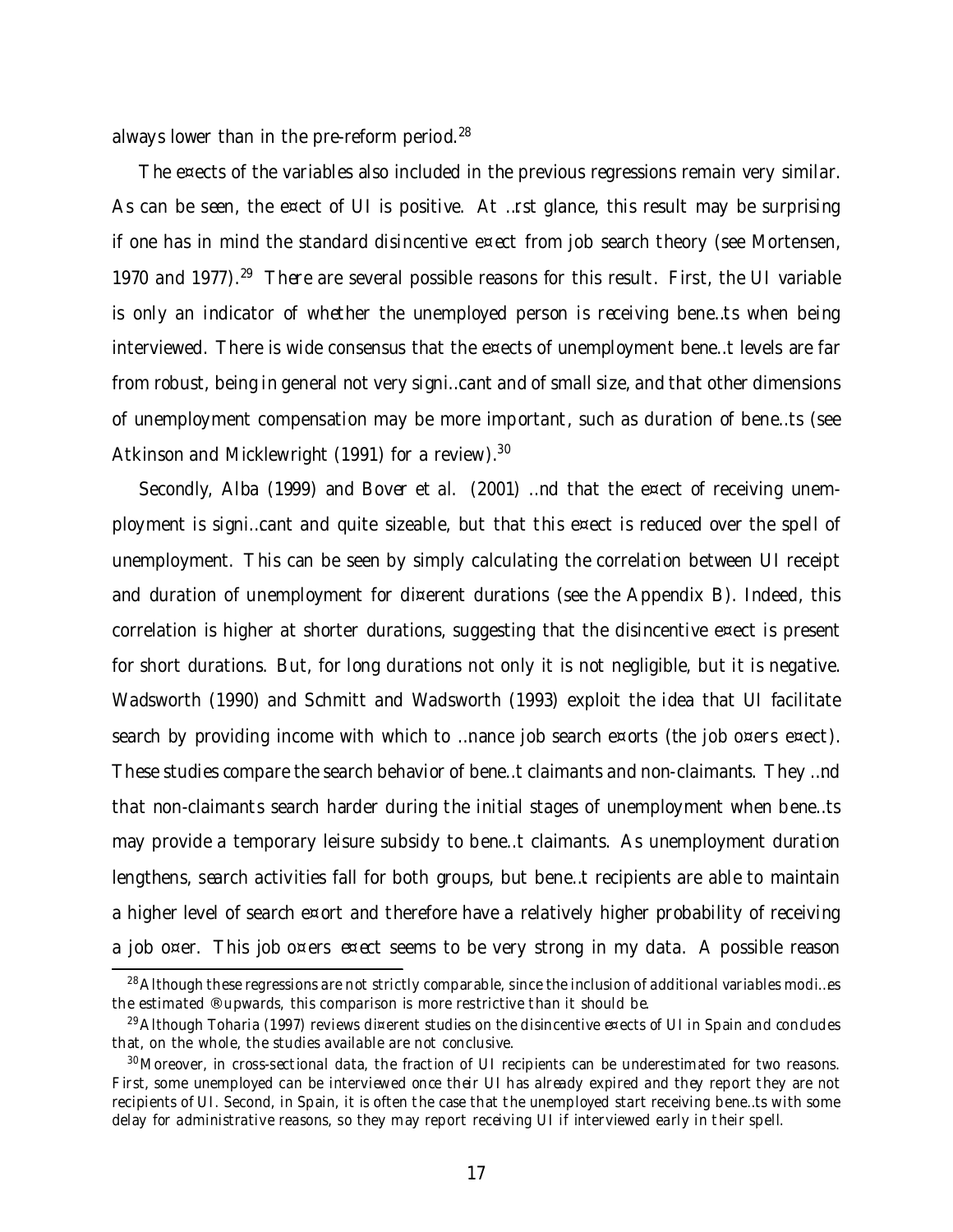why the cited works on Spain may di¤er on the e¤ect of UI is the treatment given to the unemployment duration variable.<sup>31</sup>

The other new variable included in this second part of the analysis is a dummy that equals 1 if the reason for separation from the previous job was the ending of a TC. As can be seen in table 6, the estimated coe¢cient on this variable is positive and signi…cant. This result accords with the idea that TCs have isolated some of the unemployed, making them more employable than the other unemployed. I investigate this issue further by estimating a model in which every variable is interacted with this dummy (see table 7). As can be seen, those jobless workers who are unemployed because their TC came to an end have less duration dependence than the other unemployed (this includes voluntary quits, redundancy, retirement, illness, etc.). Canziani and Petrongolo (2001) estimate a semi-parametric duration model using the panel version of the Spanish Labor Force Survey data for the years 1987–1996 and also …nd that those jobless workers whose TC ended have higher re-employment probabilities. Jenkins and García-Serrano (2000) using data from the national unemployment bene…t administration database …nd that those who entered UI from a TC have much higher re-employment probabilities than those whose contract was a permanent one.

Table 8, columns 5 and 6, report the duration dependence estimates for those unemployed for which the reason of separation in their last job was the ending of a TC and for those for which there was another reason. Figure 7 plots the hazard of leaving unemployment for these two groups of unemployed workers from these regressions. Unemployed workers who came from a TC have greater chances of leaving unemployment at any duration than the others. Secondly, the hazard for those who became jobless because of the ending of a TC is ‡atter than for the other groups of individuals. That is, although there is negative duration dependence, it is much smaller than for those individuals that lost their jobs for other reasons. These results are also suggestive of the idea that TCs have increased the employment chances for a group of the unemployed that churns from employment to unemployment frequently. The remaining unemployed have lower chances ofre-employment and these chances get worse

 $31$ Alba (1999) excludes from his sample unemployed people of more than 36 months. Bover et al. (2001) treat durations of more than 14 months as censored at 14 months.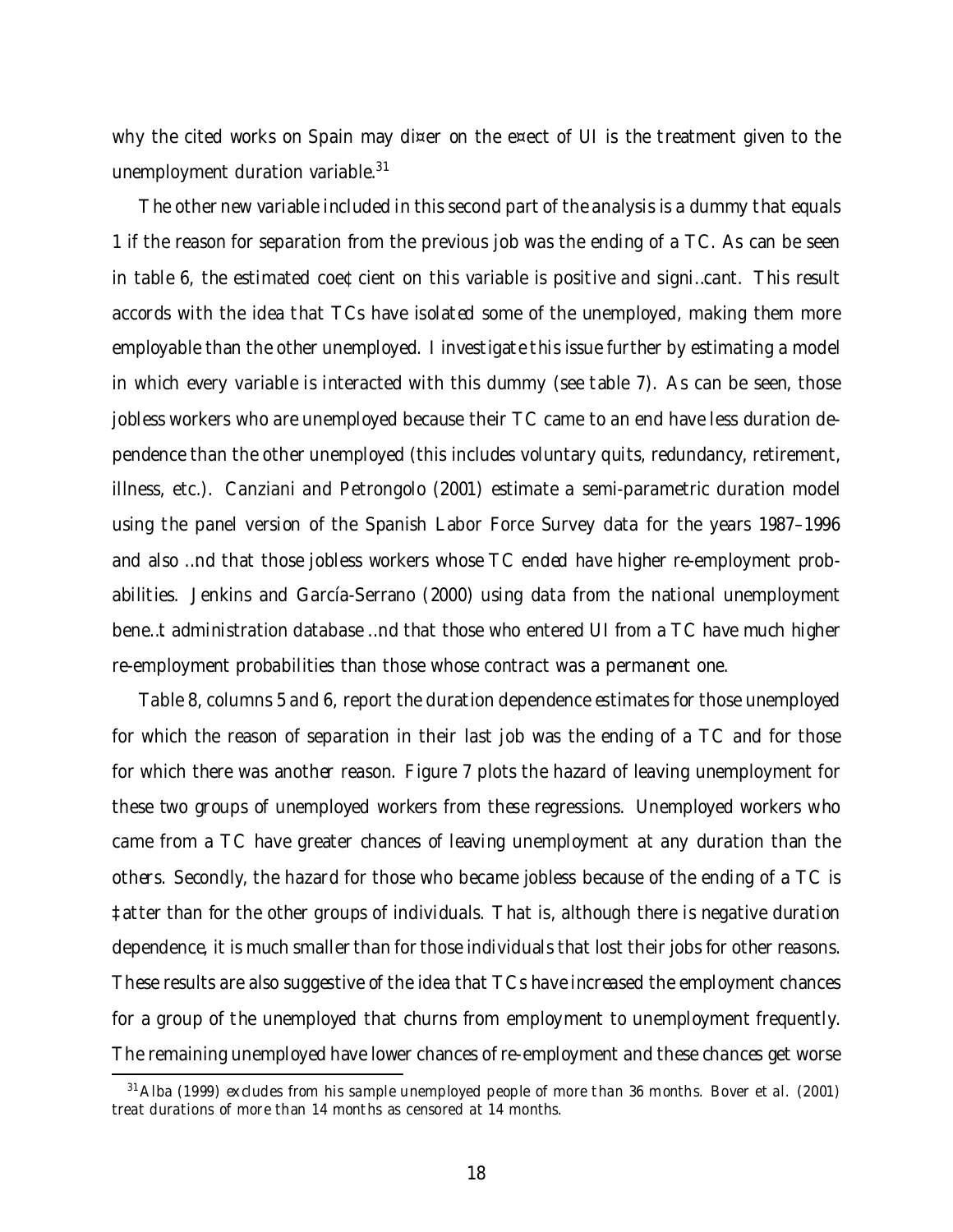at longer durations.

It is interesting to note that education has an insigni…cant e¤ect those who ended a TC while it has a positive signi...cant e¤ect for those who became jobless for other reasons than the ending of a TC. One possible explanation is that since people who became unemployed because of the ending of a TC have greater chances of leaving unemployment they are more attached to the labor market and therefore having a university degree or not does not substantially a¤ect the probability of …nding a job. Instead, people that became jobless for other reasons are less attached to the labor market and therefore having a university degree can improve their chances of becoming employed.

Back to the e¤ects of UI, the coe¢cient for both groups appears to be positive although larger for those who became unemployed for reasons other than ending a TC. This is consistent with the mentioned e¤ect of unemployment insurance along the duration of unemployment because the unemployed workers who became unemployed for other reasons experience longer durations of unemployment.

All the results found above are suggestive of the fact that the distribution of the duration of unemployment has become more unequal in the mid-1990s compared to the late 1980s. A possible explanation for this fact is the introduction of TCs. As mentioned above, these contracts have implied an increase in the average out‡ow rate. To the extent that these contracts have implied that higher employment chances have not been shared equally among all the unemployed, then the out‡ow rate of unemployment of those who have not bene…ted from TCs will not have increased. The above results suggest that the re-employment chances of the latter have been reduced. To furtherinvestigate this, I will re-estimate the above model semi-parametrically in order to compare each step of the base-line hazard before and after the reform without imposing any functional form.

Tables 9a and 9b report the estimates for the whole sample where every variable is interacted with a post-reform dummy (d8594, which takes value 1 for the years 1985—1994). This regression is like the one reported in Table 4, except that four di¤erent steps of the base-line hazard are allowed. Figure 8 plots the hazard of leaving unemployment for the reference category estimated by this regression for the years before and after the reform. As

19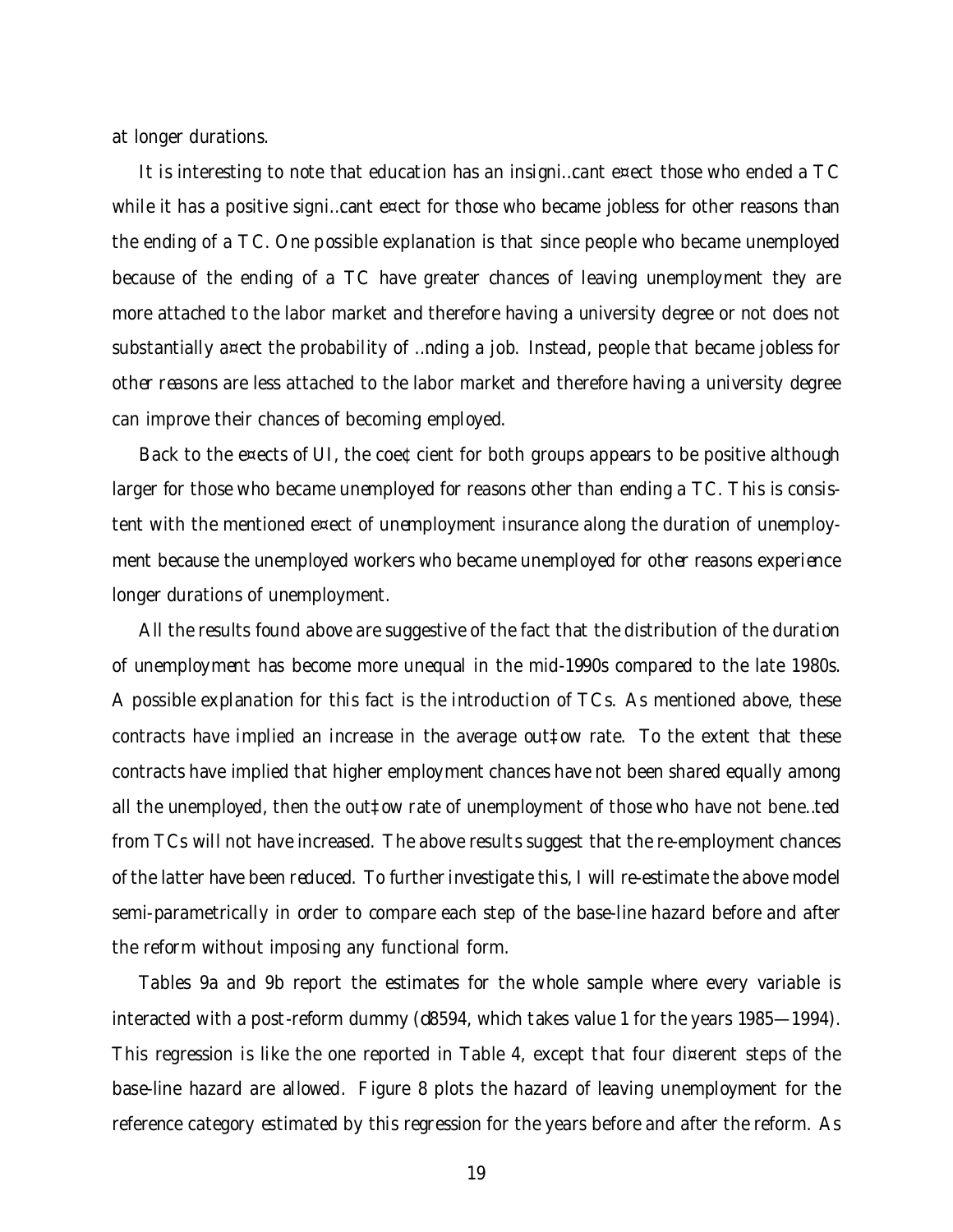can be seen, in the years after the reform the two last steps of the base-line are lower than in the years before the reform. This result goes in line with the results that were suggested from the previous parametric estimations. That is, the fact that conditional on being long-term unemployed, the chances of leaving unemployment after the reform are lower than before.

#### 6. Conclusion

In this paper I have analyzed the e¤ects of the introduction of TCs on the duration distribution of unemployment in Spain, with particular emphasis on the changes in duration dependence. The motivation was, on the one hand, to study whether this type of policy had an impact through di¤erent dimensions of the labor market, given the rather unsuccessful e¤ect of this type of policy in reducing unemployment. And, on the other hand, since the introduction of TCs has made the labor market more dynamic, the motivation was also to study the impact of the increase in in‡ows and out‡ows from unemployment to employment as captured in the duration of the unemployed.

The paper has exploited cross-sectional data available for a very long period of time (from 1980 to 1994) that allows an analysis of the chances of leaving unemployment before and after the introduction of TCs in Spain. In particular, the idea that the paper has explored is that, even if the incidence of LTU may be lower due to the increased (average) out‡ow rate, if the greater chances given by TCs are not equally distributed among all the unemployed workers, then the duration of those who remain stuck in unemployment will be higher and higher. I have found evidence of this e¤ect.

I also …nd that the chances of …nding a job at any duration are signi…cantly higher for those unemployed workers who became unemployed due to the ending of a TC in the previous job than for those unemployed workers who became unemployed for other reasons. And there is a stronger duration dependence for this latter group. These results again suggest that TCs have generated an important increase in the (average) out‡ow from unemployment, but that only some of the unemployed have enjoyed these greater chances at the expense of the others. It seems plausible that these changes are driven by the introduction of TCs, since this was

20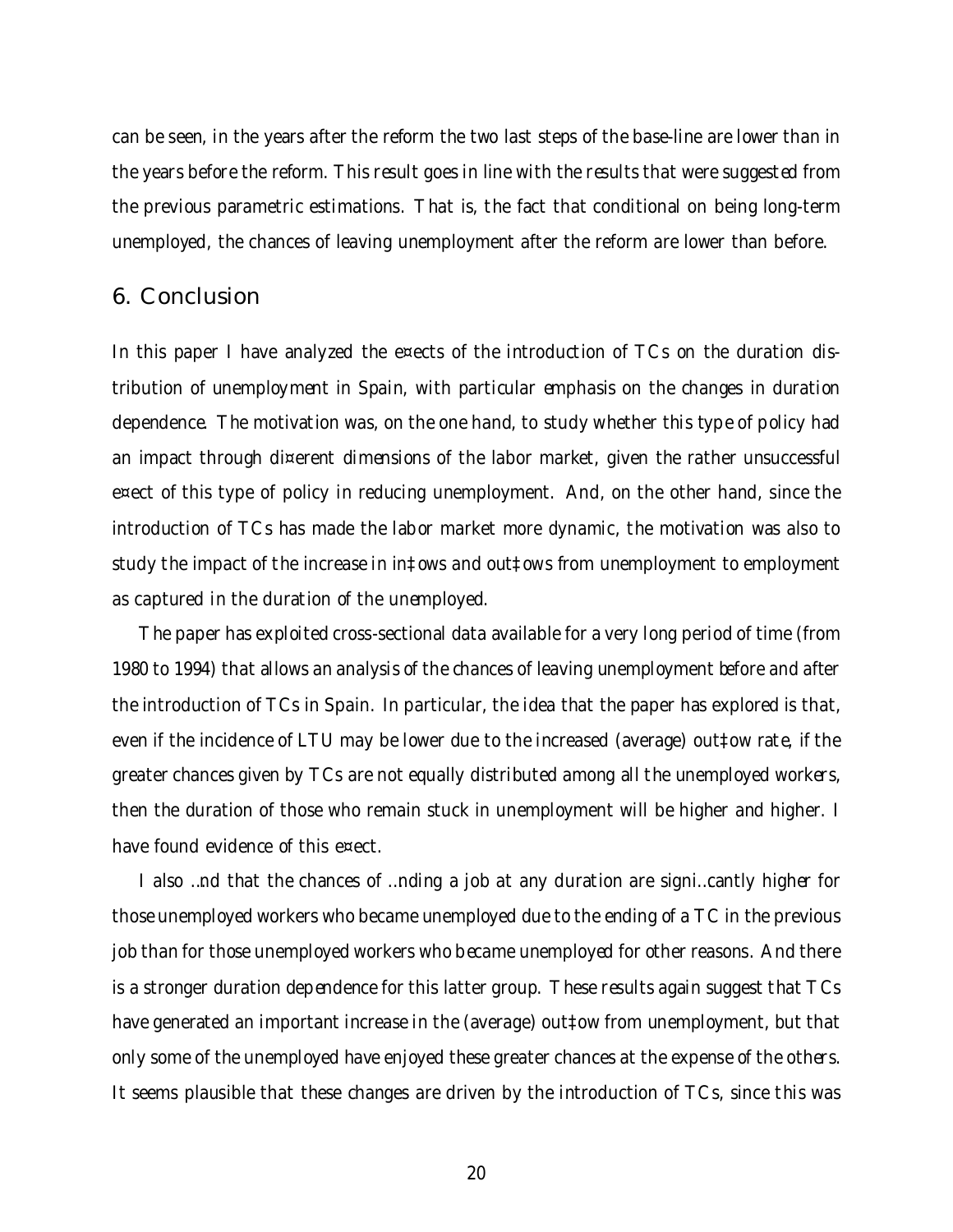the major institutional change in the time period studied.

It is often argued that a high proportion of LTU is a possible cause of high unemployment itself. Although this causality has to be analyzed with caution (see Machin and Manning, 1999), in the case of Spain it is possible that the limited success of ‡exibility measures in reducing unemployment could be linked to the fact that TCs have not helped to reduce the duration dependence in unemployment.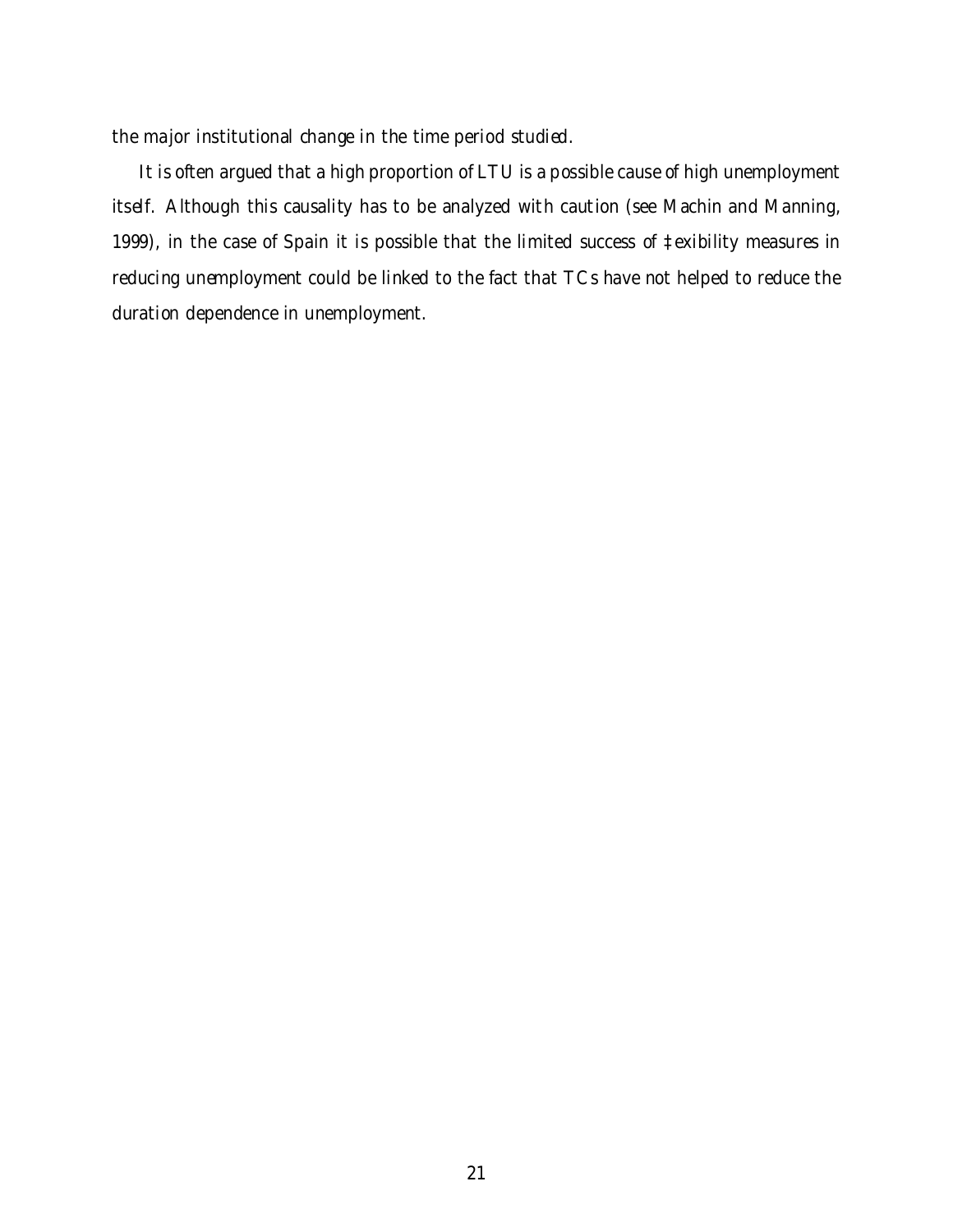|                |            | 1983                         | 1984                     | 1985                     | 1986                     | 1987 | 1988 | 1989 | 1990 | 1991 | 1992 | 1993           | 1994 |
|----------------|------------|------------------------------|--------------------------|--------------------------|--------------------------|------|------|------|------|------|------|----------------|------|
| <b>Denmark</b> | urate      | 9.0                          | 8.5                      | 7.1                      | 5.4                      | 5.4  | 6.1  | 7.3  | 7.7  | 8.4  | 9.2  | 10.1           | 8.2  |
|                | <b>LTU</b> | 33.0                         |                          | 39.3                     | 32.9                     | 30.6 | 28.7 | 25.9 | 33.7 | 31.2 | 27.0 |                | 32.1 |
|                | <b>TCs</b> | $\overline{\phantom{a}}$     | 12.5                     | 12.3                     | $\overline{\phantom{a}}$ | 11.2 | 11.5 | 10.0 | 10.8 | 11.9 | 11.0 | 10.7           | 12.0 |
| France         | urate      | 8.1                          | 9.7                      | 10.1                     | 10.2                     | 10.4 | 9.8  | 9.3  | 8.9  | 9.5  | 10.4 | 11.7           | 12.3 |
|                | LTU        | 42.2                         |                          | 46.8                     | 47.8                     | 45.5 | 44.8 | 43.9 | 38.3 | 37.3 | 36.1 | 34.2           | 38.3 |
|                | <b>TCs</b> | 3.3                          | $\overline{a}$           | 4.7                      | $\sim$                   | 7.1  | 7.8  | 8.5  | 10.5 | 10.2 | 10.5 | 10.9           | 11.0 |
| Germany        | urate      | 6.9                          | 7.1                      | 7.2                      | 6.5                      | 6.3  | 6.2  | 5.6  | 4.8  | 5.6  | 6.6  | 7.9            | 8.4  |
|                | <b>LTU</b> | 39.3                         |                          | 47.9                     | 48.9                     | 48.2 | 46.7 | 49.0 | 46.3 | 45.5 | 33.5 | $\overline{a}$ | 44.3 |
|                | <b>TCs</b> | 10.0                         |                          | 10.0                     | $\overline{\phantom{a}}$ | 11.6 | 11.4 | 11.0 | 10.5 | 10.1 | 10.5 | 10.3           | 10.3 |
| Ireland        | urate      | 14.0                         | 15.5                     | 16.8                     | 16.8                     | 16.6 | 16.1 | 14.7 | 13.4 | 14.8 | 15.4 | 15.6           | 14.3 |
|                | LTU        | 36.9                         | $\blacksquare$           | 64.7                     | 65.2                     | 66.4 | 66.0 | 67.3 | 67.2 | 60.3 |      | $\blacksquare$ | 64.3 |
|                | <b>TCs</b> | 6.2                          |                          | 7.3                      |                          | 8.6  | 9.1  | 8.6  | 8.5  | 8.3  | 8.7  | 9.4            | 9.5  |
| Italy          | urate      | 7.7                          | 8.1                      | 8.5                      | 9.2                      | 9.9  | 10.0 | 10.0 | 9.1  | 8.8  | 9.0  | 10.3           | 11.4 |
|                | LTU        | 57.7                         |                          | 65.8                     | 66.1                     | 66.4 | 69.0 | 70.4 | 71.1 | 67.1 | 58.2 |                | 61.5 |
|                | <b>TCs</b> | 6.6                          |                          | 4.8                      | $\overline{\phantom{a}}$ | 5.4  | 5.8  | 6.3  | 5.2  | 5.4  | 7.5  | 6.0            | 7.3  |
| Portugal       | urate      | 7.8                          | 8.5                      | 8.7                      | 8.4                      | 6.9  | 5.5  | 4.9  | 4.6  | 4.0  | 4.2  | 5.7            | 7.0  |
|                | LTU        |                              |                          | 56.0                     | 56.0                     | 56.6 | 51.2 | 48.3 | 48.1 | 38.3 | 30.9 |                | 43.4 |
|                | <b>TCs</b> | $\qquad \qquad \blacksquare$ | $\overline{\phantom{0}}$ | $\blacksquare$           | 14.4                     | 16.9 | 18.5 | 18.7 | 18.3 | 16.4 | 11.0 | 9.8            | 9.4  |
| Spain          | urate      | 17.5                         | 20.3                     | 21.7                     | 21.0                     | 20.1 | 19.1 | 16.9 | 16.2 | 16.4 | 18.5 | 22.8           | 24.1 |
|                | LTU        | 52.4                         | $\overline{a}$           | 56.7                     | 57.6                     | 62.0 | 61.5 | 58.5 | 54.0 | 51.1 | 47.4 | 50.1           | 56.1 |
|                | <b>TCs</b> | $\blacksquare$               | $\overline{\phantom{a}}$ | $\overline{\phantom{a}}$ | $\blacksquare$           | 15.6 | 22.4 | 26.6 | 29.8 | 32.2 | 33.5 | 32.2           | 33.7 |
| UK             | urate      | 11.1                         | 11.1                     | 11.5                     | 11.5                     | 10.6 | 8.7  | 7.3  | 7.1  | 8.8  | 10.1 | 10.5           | 9.6  |
|                | <b>LTU</b> | 47.0                         |                          | 47.0                     | 45.9                     | 45.9 | 44.7 | 40.8 | 36.0 | 28.1 | 35.4 |                | 45.4 |
|                | <b>TCs</b> | 5.5                          | ÷,                       | 7.0                      | $\blacksquare$           | 6.3  | 6.0  | 5.4  | 5.2  | 5.3  | 5.5  | 5.9            | 6.5  |
| US             | urate      | 9.6                          | 7.5                      | 7.2                      | 7.0                      | 6.2  | 5.5  | 5.3  | 5.5  | 6.7  | 7.4  | 6.8            | 6.1  |
|                | LTU        | 13.3                         |                          | 9.5                      | 8.7                      | 8.1  | 7.4  | 5.7  | 5.6  | 6.3  | 11.2 | 11.7           | 12.2 |

Table 1: Unemployment rate, incidence of LTU and share of TCs for several countries

Notes: (1) urate is the unemployment rate; LTU is the share of unemployed with spells¸12 months and TCs is the share of workers under a temporary contract among employed; (2) Since 1991, data on Germany and EU include the new German Länder; (3) Source: OECD (1993, 1996 and 1999).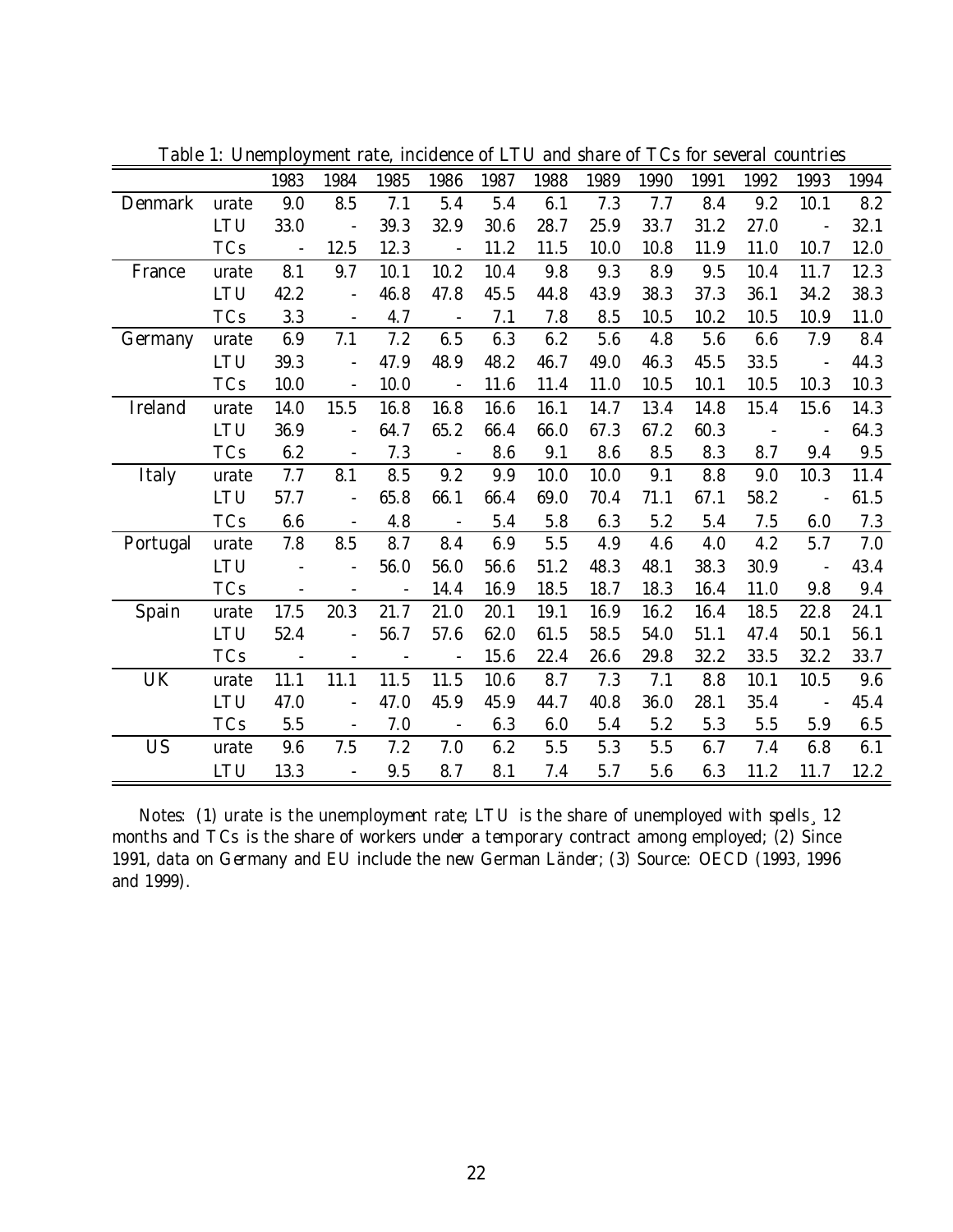| TUNIU Z.<br><b>Darripro Grafactor Bullion</b> |          |          |          |          |          |          |               |
|-----------------------------------------------|----------|----------|----------|----------|----------|----------|---------------|
|                                               | (1)      | (2)      | (3)      | (4)      | (5)      | (6)      | (7)           |
|                                               | 1980-94  | 1980-84  | 1985-94  | 1992-94  | 1987-94  | End TC   | Other reasons |
| age                                           | 35.738   | 35.010   | 36.041   | 36.667   | 35.926   | 34.632   | 36.317        |
|                                               | (13.440) | (13.267) | (13.502) | (14.141) | (13.603) | (13.490) | (13.378)      |
|                                               |          |          |          |          |          |          |               |
| married                                       | 0.527    | 0.551    | 0.517    | 0.492    | 0.497    | 0.452    | 0.566         |
|                                               | (0.499)  | (0.497)  | (0.499)  | (0.499)  | (0.500)  | (0.498)  | (0.495)       |
|                                               |          |          |          |          |          |          |               |
| second. or                                    | 0.326    | 0.197    | 0.379    | 0.476    | 0.417    | 0.435    | 0.268         |
| univ. ed.                                     | (0.469)  | (0.398)  | (0.485)  | (0.499)  | (0.493)  | (0.496)  | (0.443)       |
|                                               |          |          |          |          |          |          |               |
| n. of kids                                    | 1.003    | 1.219    | 0.914    | 0.808    | 0.865    | 0.881    | 1.068         |
|                                               | (1.253)  | (1.416)  | (1.168)  | (1.047)  | (1.124)  | (1.133)  | (1.307)       |
|                                               |          |          |          |          |          |          |               |
| n. of working                                 | 0.718    | 0.699    | 0.728    | 0.751    | 0.762    | 0.766    | 0.694         |
| adults                                        | (0.886)  | (0.872)  | (0.891)  | (0.884)  | (0.906)  | (0.911)  | (0.871)       |
|                                               |          |          |          |          |          |          |               |
| UI                                            |          |          |          | 0.463    | 0.430    | 0.441    | 0.216         |
|                                               |          |          |          | (0.499)  | (0.495)  | (0.496)  | (0.411)       |
|                                               |          |          |          |          |          |          |               |
| endTC                                         |          |          |          | 0.713    | 0.629    | 1.000    | 0.000         |
|                                               |          |          |          | (0.452)  | (0.483)  | (0.000)  | (0.000)       |
|                                               |          |          |          |          |          |          |               |
| log local                                     | 2.692    | 2.423    | 2.803    | 2.691    | 2.781    | 2.800    | 2.747         |
| unemployment                                  | (0.484)  | (0.512)  | (0.425)  | (0.443)  | (0.441)  | (0.447)  | (0.428)       |
|                                               |          |          |          |          |          |          |               |
| duration of                                   | 14.492   | 12.724   | 15.227   | 13.657   | 15.026   | 11.897   | 20.347        |
| unemployment <sup>1</sup>                     | (12.887) | (11.676) | (13.227) | (12.333) | (13.286) | (11.603) | (14.241)      |
| Total No. of spells                           | 80,790   | 23,720   | 57,070   | 18,991   | 44,053   | 27,740   | 16,313        |

Table 2: Sample characteristics

<sup>1</sup> Uncompleted duration of unemployment. Reported duration for years after 1987 has been grouped as in previous years.

Note: (1) Standard deviations in parenthesis; (2) Source: EPA.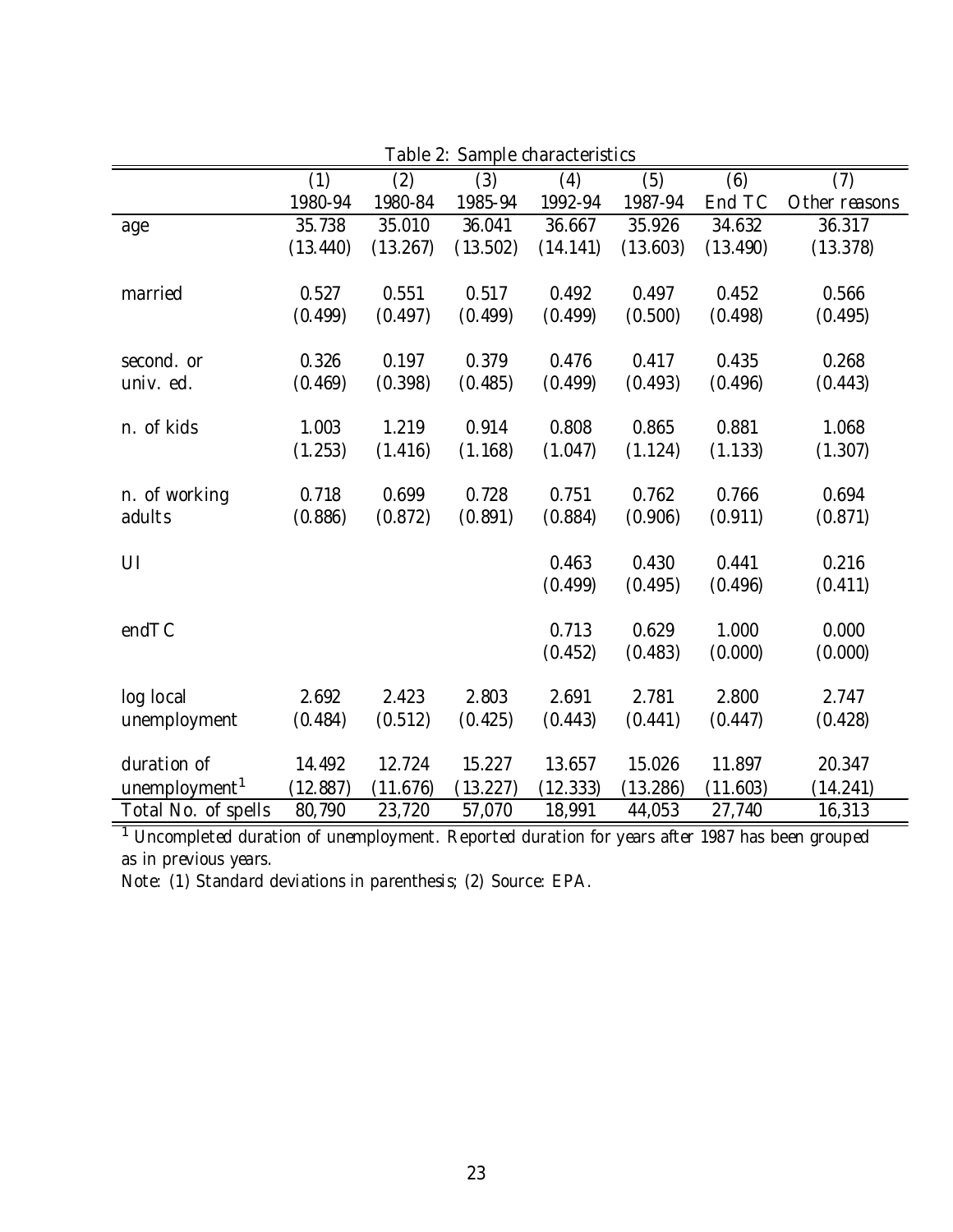|                                | Coe¢cient |
|--------------------------------|-----------|
| $^{\circledR}$                 | 0.841     |
|                                | (0.023)   |
| ® £ d8594                      | $-0.346$  |
|                                | (0.026)   |
| constant                       | $-0.865$  |
|                                | (0.104)   |
| constant £ d8594               | 0.952     |
|                                | (0.124)   |
| age                            | $-0.011$  |
|                                | (0.001)   |
| age £ d8594                    | 0.002     |
|                                | (0.001)   |
| married                        | 0.197     |
|                                | (0.026)   |
| married £ d8594                | $-0.215$  |
|                                | (0.029)   |
| second. or univ. ed.           | $-0.094$  |
|                                | (0.027)   |
| second. or univ. ed. £d8594    | 0.151     |
|                                | (0.029)   |
| n. of kids                     | 0.021     |
|                                | (0.007)   |
| n. of kids £ d8594             | 0.026     |
|                                | (0.009)   |
| n. of working adults           | $-0.042$  |
|                                | (0.012)   |
| n. of working adults £ d8594   | 0.018     |
|                                | (0.014)   |
| log local unemployment         | $-0.304$  |
|                                | (0.021)   |
| log local unemployment £ d8594 | 0.081     |
|                                | (0.025)   |
| mean log-likelihood            | $-2.402$  |
| No. of obs.                    | 80,790    |

Table 3: Maximum likelihood estimates of the probability of leaving unemployment, Weibull speci…cation: full sample, 1980-1994

Note: (1) Standard errors in parenthesis; (2) The variable d8594 is equal to 1 for the years 1985 to 1994 and zero otherwise; (3) Source: EPA.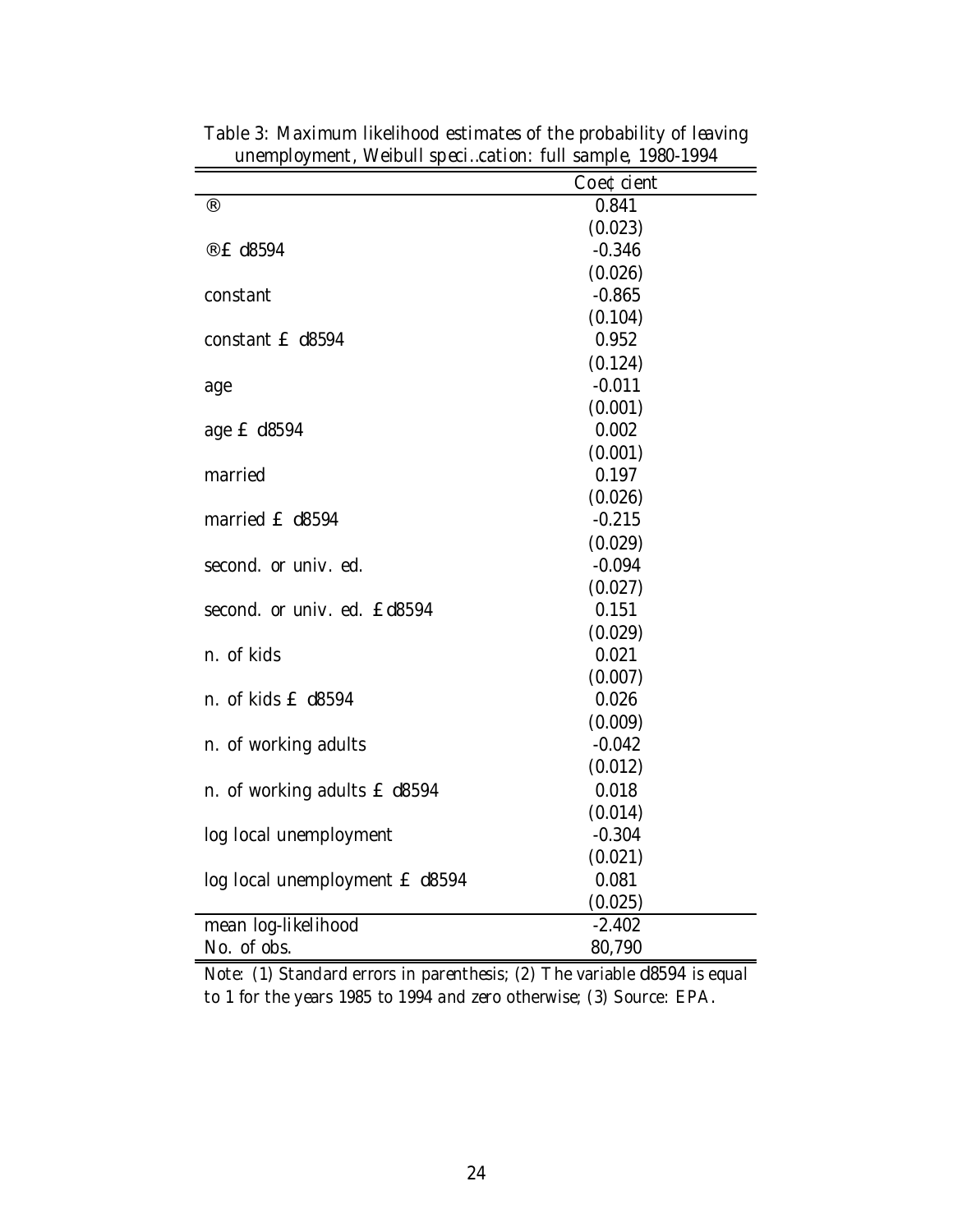|                                | Coe¢cient |
|--------------------------------|-----------|
| (R)                            | 0.402     |
|                                | (0.010)   |
| ® £ d9294                      | 0.257     |
|                                | (0.017)   |
| constant                       | 0.428     |
|                                | (0.061)   |
| constant £ d9294               | $-1.128$  |
|                                | (0.101)   |
| age                            | $-0.017$  |
|                                | (0.001)   |
| age £ d9294                    | 0.013     |
|                                | (0.001)   |
| married                        | 0.156     |
|                                | (0.014)   |
| married £ d9294                | $-0.254$  |
|                                | (0.021)   |
| second. or univ. ed.           | $-0.070$  |
|                                | (0.012)   |
| second. or univ. ed. £ d9294   | 0.143     |
|                                | (0.019)   |
| n. of kids                     | 0.011     |
|                                | (0.005)   |
| n. of kids £ d9294             | 0.081     |
|                                | (0.008)   |
| n. of working adults           | $-0.014$  |
|                                | (0.006)   |
| n. of working adults £ d9294   | 0.001     |
|                                | (0.010)   |
| log local unemployment         | $-0.115$  |
|                                | (0.013)   |
| log local unemployment £ d9294 | $-0.084$  |
|                                | (0.020)   |
| mean log-likelihood            | $-2.668$  |
| No. of obs.                    | 57,070    |

Table 4: Maximum likelihood estimates of the probability of leaving unemployment, Weibull speci…cation: post reform sample, 1985-1994

Note: (1) Standard errors in parenthesis; (2) The variable d9294 is equal to 1 for the years 1992 to 1994 and zero otherwise; (3) Source: EPA.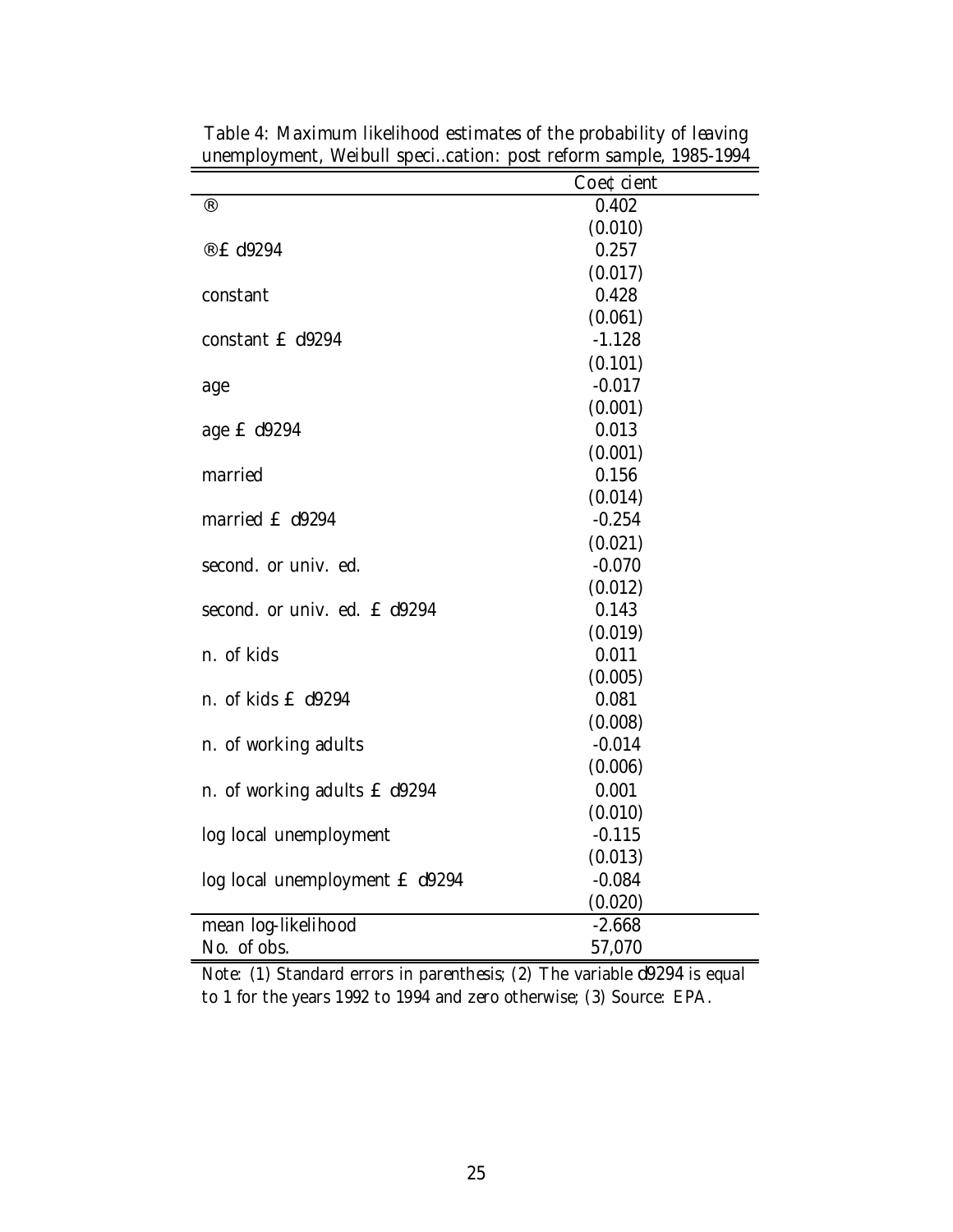|                              | Coef.    |
|------------------------------|----------|
| $^{\circledR}$               | 0.738    |
|                              | (0.034)  |
| ® £ d92                      | $-0.269$ |
|                              | (0.039)  |
| constant                     | $-0.384$ |
|                              | (0.168)  |
| constant £ d92               | 0.390    |
|                              | (0.211)  |
| age                          | $-0.014$ |
|                              | (0.001)  |
| age £ d92                    | 0.009    |
|                              | (0.002)  |
| married                      | 0.183    |
|                              | (0.037)  |
| married £ d92                | $-0.344$ |
|                              | (0.046)  |
| second. or univ. ed.         | 0.023    |
|                              | (0.036)  |
| second. or univ. ed. E d92   | 0.105    |
|                              | (0.045)  |
| n. of kids                   | 0.017    |
|                              | (0.011)  |
| n. of kids £ d92             | 0.051    |
|                              | (0.015)  |
| n. of working adults         | $-0.047$ |
|                              | (0.017)  |
| n. of working adults £ d92   | 0.028    |
|                              | (0.022)  |
| log local unemployment       | $-0.282$ |
|                              | (0.037)  |
| log local unemployment £ d92 | 0.175    |
|                              | (0.048)  |
| mean log-likelihood          | $-2.353$ |
| No. of obs.                  | 9,974    |

Table 5: Maximum likelihood estimates of the probability of leaving unemployment, Weibull speci…cation: 1983 and 1992

Note: (1) Standard errors in parenthesis; (2) The variable d92 is equal to 1 for the year 1992 and zero otherwise; (3) Source: EPA.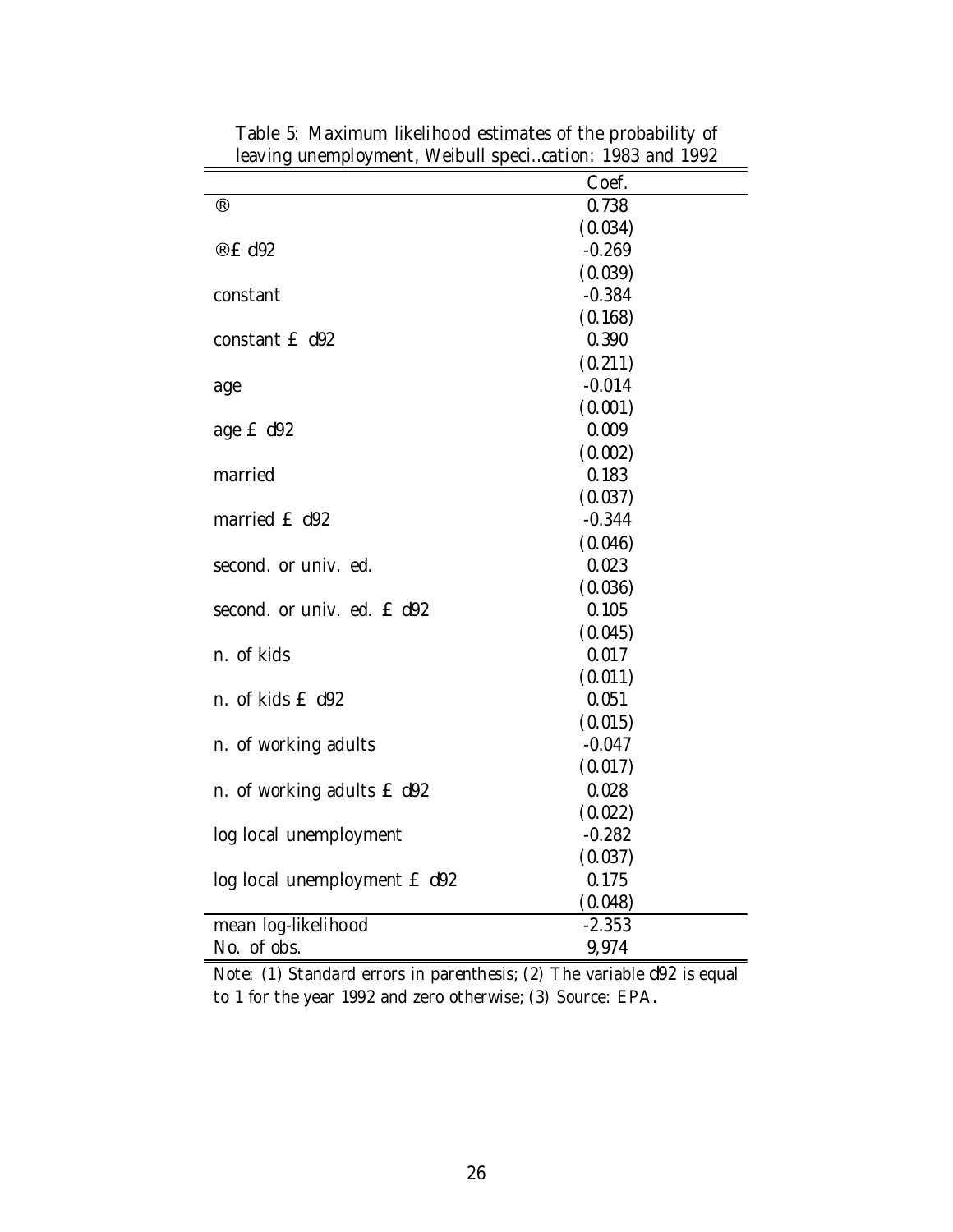|                        | (1)      | (2)      | (3)      | (4)      |
|------------------------|----------|----------|----------|----------|
|                        | Coef.    | Coef.    | Coef.    | Coef.    |
| $\circledR$            | 0.495    | 0.536    | 0.615    | 0.651    |
|                        | (0.009)  | (0.009)  | (0.009)  | (0.010)  |
| constant               | 0.133    | $-0.133$ | $-0.975$ | $-1.181$ |
|                        | (0.050)  | (0.051)  | (0.055)  | (0.056)  |
| age                    | $-0.008$ | $-0.009$ | $-0.005$ | $-0.006$ |
|                        | (0.0004) | (0.0004) | (0.0004) | (0.0004) |
| married                | $-0.030$ | $-0.124$ | 0.050    | $-0.032$ |
|                        | (0.010)  | (0.011)  | (0.001)  | (0.011)  |
| second, or univ. ed.   | 0.054    | 0.067    | 0.034    | 0.046    |
|                        | (0.010)  | (0.010)  | (0.010)  | (0.011)  |
| n. of kids             | 0.057    | 0.064    | 0.048    | 0.053    |
|                        | (0.004)  | (0.004)  | (0.004)  | (0.004)  |
| n. of working adults   | $-0.015$ | $-0.008$ | $-0.008$ | $-0.002$ |
|                        | (0.005)  | (0.005)  | (0.005)  | (0.006)  |
| log local unemployment | $-0.232$ | $-0.234$ | $-0.027$ | $-0.273$ |
|                        | (0.010)  | (0.010)  | (0.011)  | (0.011)  |
| UI                     |          | 0.308    |          | 0.271    |
|                        |          | (0.010)  |          | (0.010)  |
| endTC                  |          |          | 0.819    | 0.813    |
|                        |          |          | (0.012)  | (0.012)  |
| mean log-likelihood    | $-2.973$ | $-2.963$ | $-2.911$ | $-2.904$ |
| No. of obs.            | 44,053   | 44,053   | 44,053   | 44,053   |

Table 6: Maximum likelihood estimates of the probability of leaving unemployment, Weibull speci…cation: post reform sample, 1987-1994

Note: (1) Standard errors in parenthesis; (2) Source: EPA.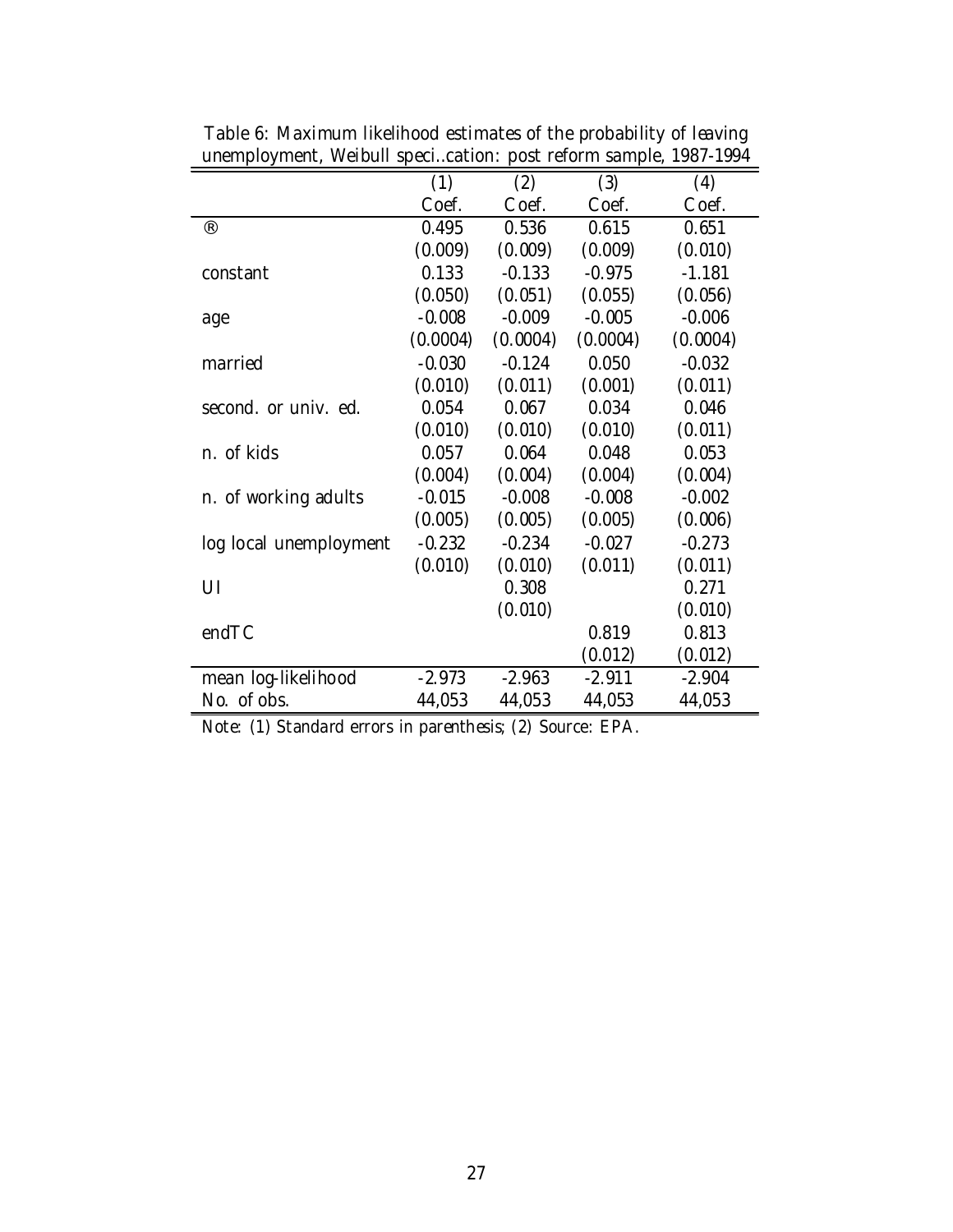|                                | Coe¢cient           |
|--------------------------------|---------------------|
| $^\circledR$                   | 0.503               |
|                                | (0.020)             |
| ®£ endTC                       | 0.180               |
|                                | (0.023)             |
| constant                       | 0.416               |
|                                | (0.104)             |
| constant E endTC               | $-1.281$            |
|                                | (0.121)             |
| age                            | $-0.017$            |
|                                | (0.001)             |
| age £ endTC                    | 0.015               |
|                                | (0.001)             |
| married                        | $-0.039$            |
|                                | (0.021)             |
| married £ endTC                | 0.019               |
|                                | (0.025)             |
| second. or univ. ed.           | 0.219               |
|                                | (0.019)             |
| second. or univ. ed. E endTC   | $-0.248$            |
|                                | (0.023)             |
| n. of kids                     | 0.062               |
|                                | (0.008)             |
| n. of kids £ endTC             | $-0.017$            |
|                                | (0.009)             |
| n. of working adults           | $-0.002$<br>(0.010) |
| n. of working adults E endTC   | 0.006               |
|                                | (0.012)             |
| UI                             | 0.492               |
|                                | (0.019)             |
| UI £ endTC                     | $-0.325$            |
|                                | (0.023)             |
| log local unemployment         | $-0.516$            |
|                                | (0.020)             |
| log local unemployment £ endTC | 0.355               |
|                                | (0.024)             |
| mean log-likelihood            | $-2.891$            |
| No. of obs.                    | 44,053              |

Table 7: Maximum likelihood estimates of the probability of leaving unemployment, Weibull speci…cation: reason separation in the last job, 1987-1994

Note: (1) Standard errors in parenthesis; (2) The variable endT C is equal to 1 if the reason of last job loss was the ending of a TC and zero if other reasons; (3) Source: EPA.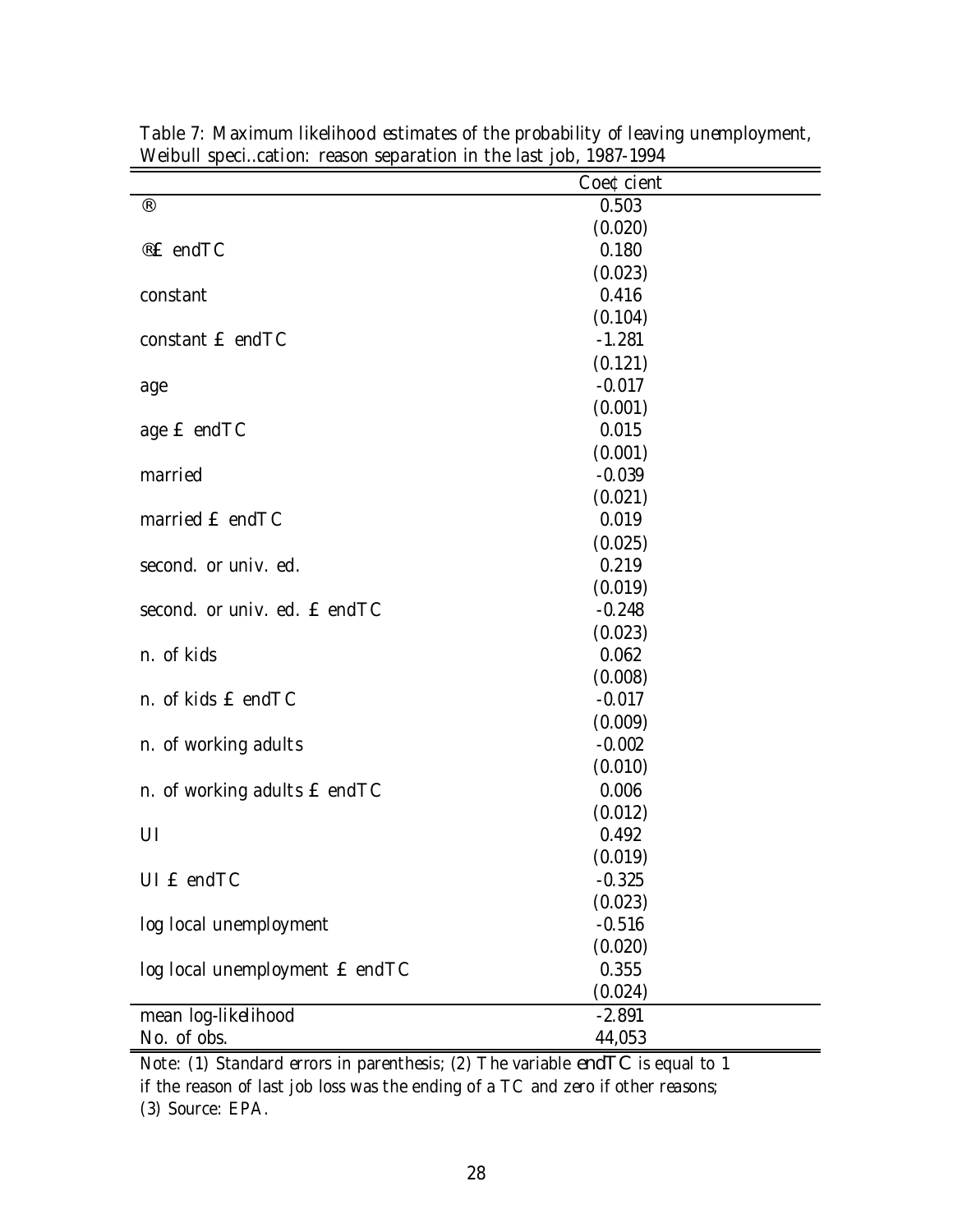| (2)<br>(3)<br>$\left( 4\right)$<br>(1)                    | Table 8: Summary of duration dependence estimates |  |  |  |  |  |
|-----------------------------------------------------------|---------------------------------------------------|--|--|--|--|--|
|                                                           |                                                   |  |  |  |  |  |
| 1980-1984<br>1985-1994<br>1985-1991<br>1992-1994          |                                                   |  |  |  |  |  |
| $^{\circledR}$<br>0.495<br>0.659<br>0.841<br>0.402<br>(1) |                                                   |  |  |  |  |  |
| (0.023)<br>(0.008)<br>(0.010)<br>(0.014)                  |                                                   |  |  |  |  |  |
| Table 3<br>Table 3<br>Table 4<br>Table 4<br>Source        |                                                   |  |  |  |  |  |
| (6)<br>(5)                                                |                                                   |  |  |  |  |  |
| End TC<br>Other reasons                                   |                                                   |  |  |  |  |  |
| $(11)^{(n)}$<br>$^{\circledR}$<br>0.503<br>0.683          |                                                   |  |  |  |  |  |
| (0.011)<br>(0.020)                                        |                                                   |  |  |  |  |  |
| Table 7<br>Table 7<br>Source<br>$\sqrt{2}$                |                                                   |  |  |  |  |  |

<sup>(¤)</sup> Includes same regressors as in (I) as well as UI dummy.

Note: (1) Standard errors in parenthesis; (2) Source: EPA.

| Table 7a. Dascille Hazaru estimates |                        |          |  |  |
|-------------------------------------|------------------------|----------|--|--|
|                                     | spell months Coe¢cient |          |  |  |
| step1                               | $1$ to $6$             | $-0.569$ |  |  |
|                                     |                        | (0.046)  |  |  |
| step1 $E$ d8594                     |                        | $-0.047$ |  |  |
|                                     |                        | (0.054)  |  |  |
| step2                               | 6 to 12                | $-2.321$ |  |  |
|                                     |                        | (0.153)  |  |  |
| step $2 \text{ f}$ d8594            |                        | 0.422    |  |  |
|                                     |                        | (0.160)  |  |  |
| step 3                              | 12 to 24               | $-1.222$ |  |  |
|                                     |                        | (0.049)  |  |  |
| step3 $E$ d8594                     |                        | $-0.542$ |  |  |
|                                     |                        | (0.059)  |  |  |
| step 4                              | 24 to 36               | $-2.602$ |  |  |
|                                     |                        | (0.070)  |  |  |
| step4 $E$ d8594                     |                        | $-0.376$ |  |  |
|                                     |                        | (0.766)  |  |  |

Table 9a: Baseline hazard estimates

Note: (1) Standard errors in parenthesis; (2) Source: EPA.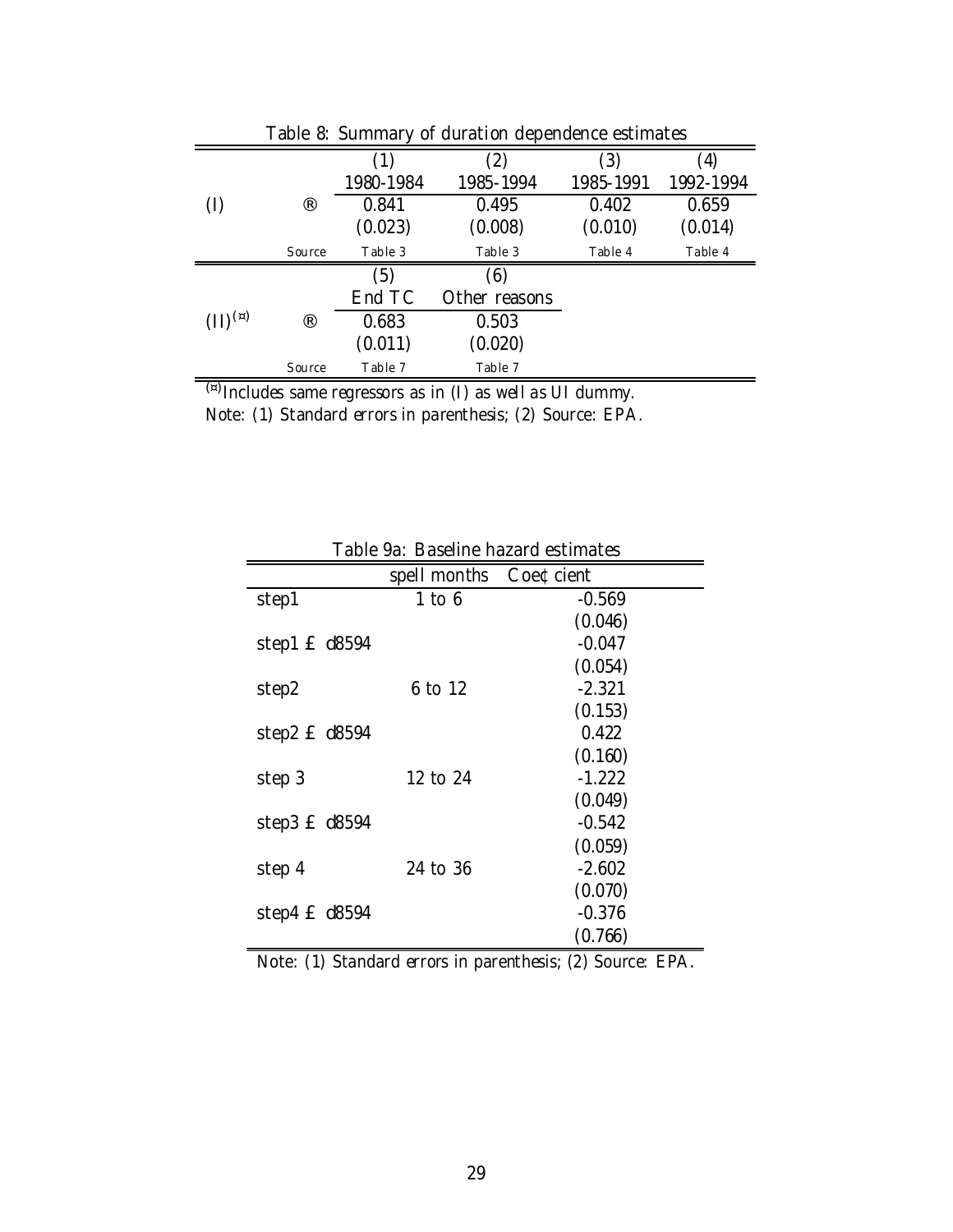| $\mu$ is probability of identity and inprovincity. This sample, 1700 1774 |           |
|---------------------------------------------------------------------------|-----------|
|                                                                           | Coe¢cient |
| age                                                                       | $-0.080$  |
|                                                                           | (0.005)   |
| age £ d8594                                                               | 0.014     |
|                                                                           | (0.006)   |
| married                                                                   | 0.147     |
|                                                                           | (0.014)   |
| married £ d8594                                                           | $-0.155$  |
|                                                                           | (0.016)   |
| second, or univ. ed.                                                      | $-0.050$  |
|                                                                           | (0.014)   |
| second, or univ. ed. £d8594                                               | 0.081     |
|                                                                           | (0.016)   |
| n. of kids                                                                | 0.012     |
|                                                                           | (0.004)   |
| n. of kids £ d8594                                                        | 0.023     |
|                                                                           | (0.005)   |
| n. of working adults                                                      | $-0.031$  |
|                                                                           | (0.006)   |
| n. of working adults £ d8594                                              | 0.016     |
|                                                                           | (0.008)   |
| log local unemployment                                                    | $-0.204$  |
|                                                                           | (0.012)   |
| log local unemployment £ d8594                                            | 0.036     |
|                                                                           | (0.014)   |
| mean log-likelihood                                                       | $-2.280$  |
| No. of obs.                                                               | 80,790    |

Table 9b: Maximum likelihood semi-parametric estimates of the probability of leaving unemployment: full sample, 1980-1994

Note: (1) Standard errors in parenthesis; (2)The variable d8594 is equal to 1 for the years 1985 to 1994 and zero otherwise; (3) Source: EPA.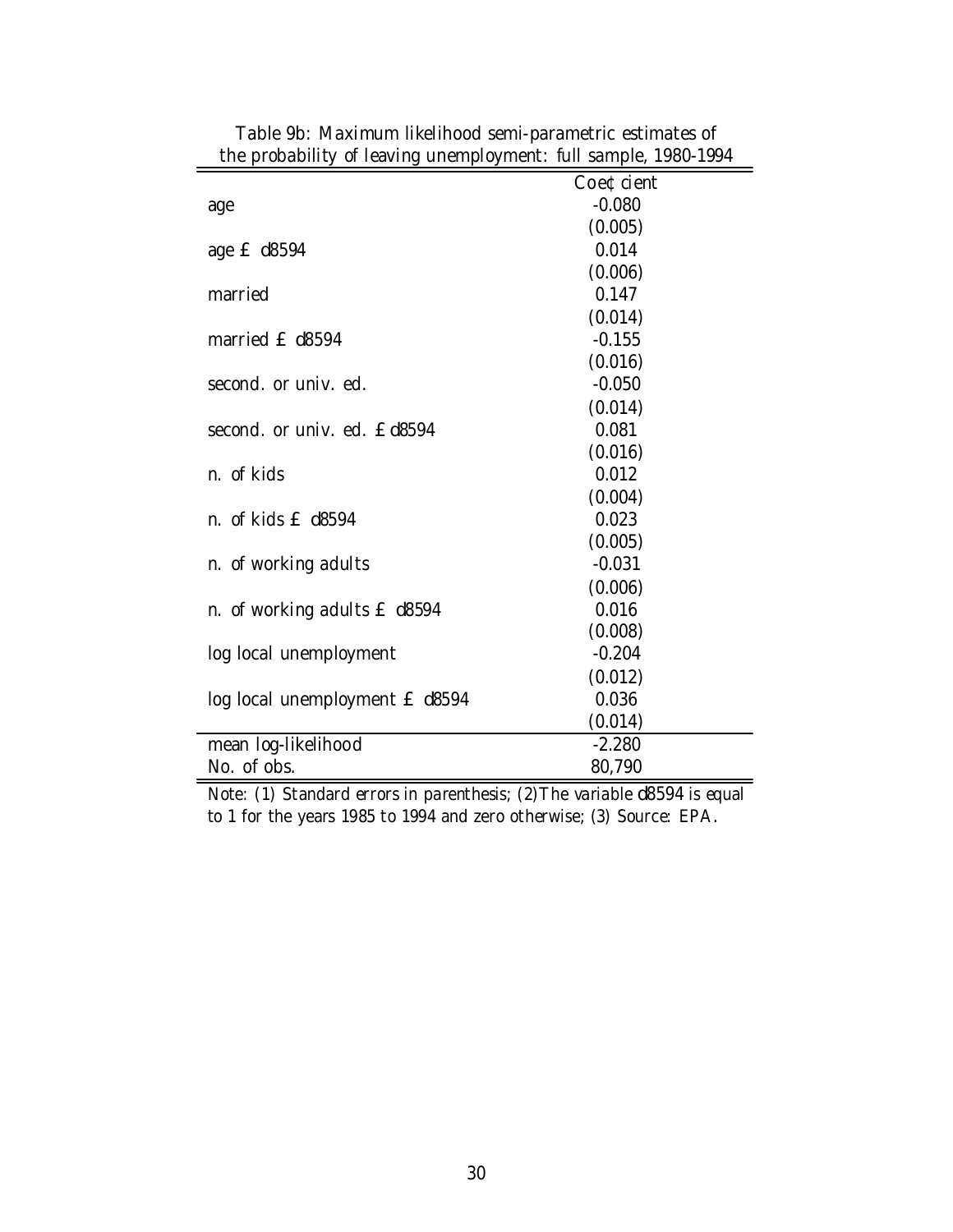

Figure 1: Unemployment rate, proportion of LTU and share of temporary contracts, 1980-1996. Source: EPA.



Figure 2: Evolution of in‡ow rates from employment into unemployment, 1980-1994. Source: MLR.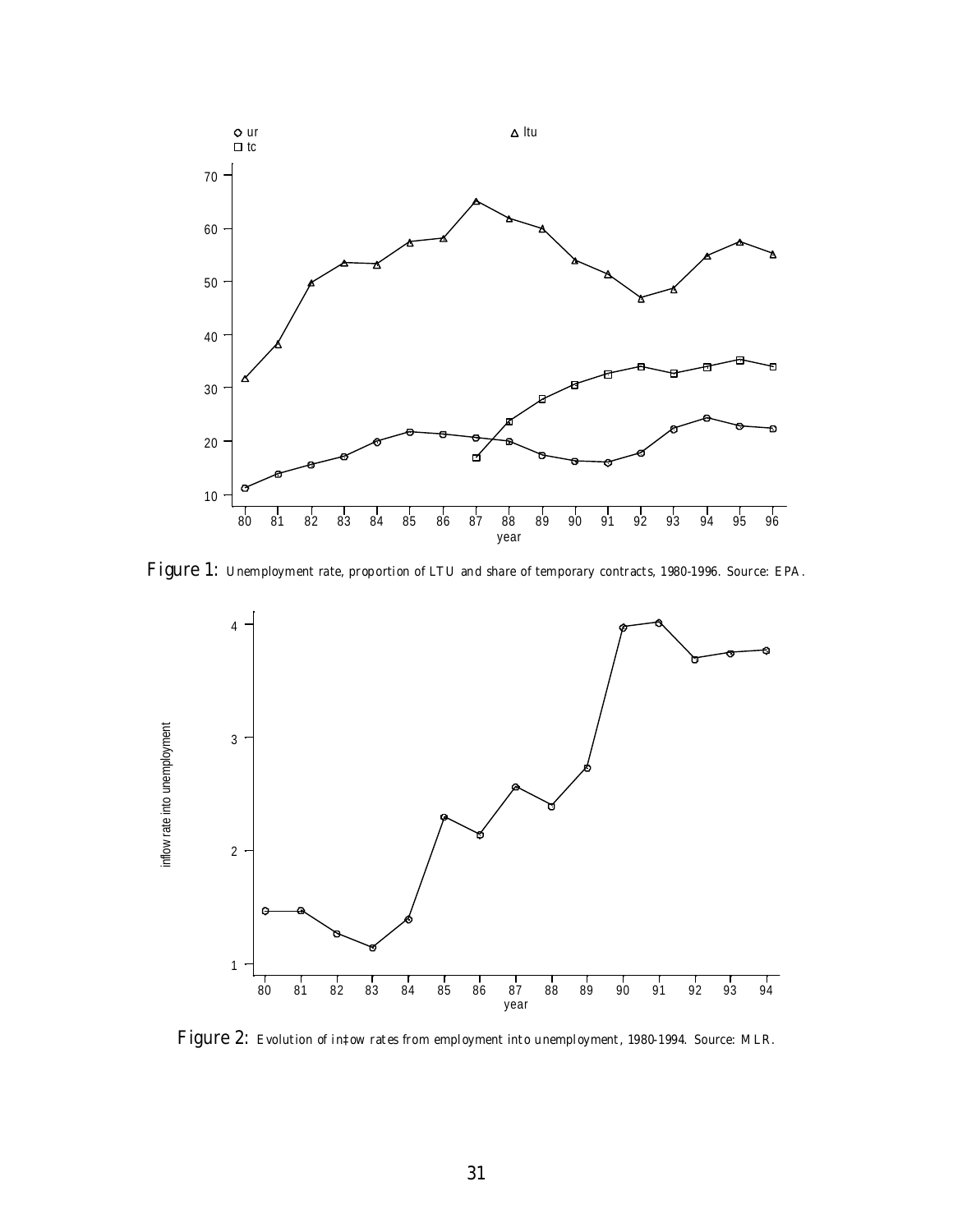

Figure 3: Evolution of out‡ow rates from unemployment into employment, 1980-1994. Source: MLR.



Figure 4: Evolution of the share of …xed-term contracts in new hires, 1987-1998. Source: MLR.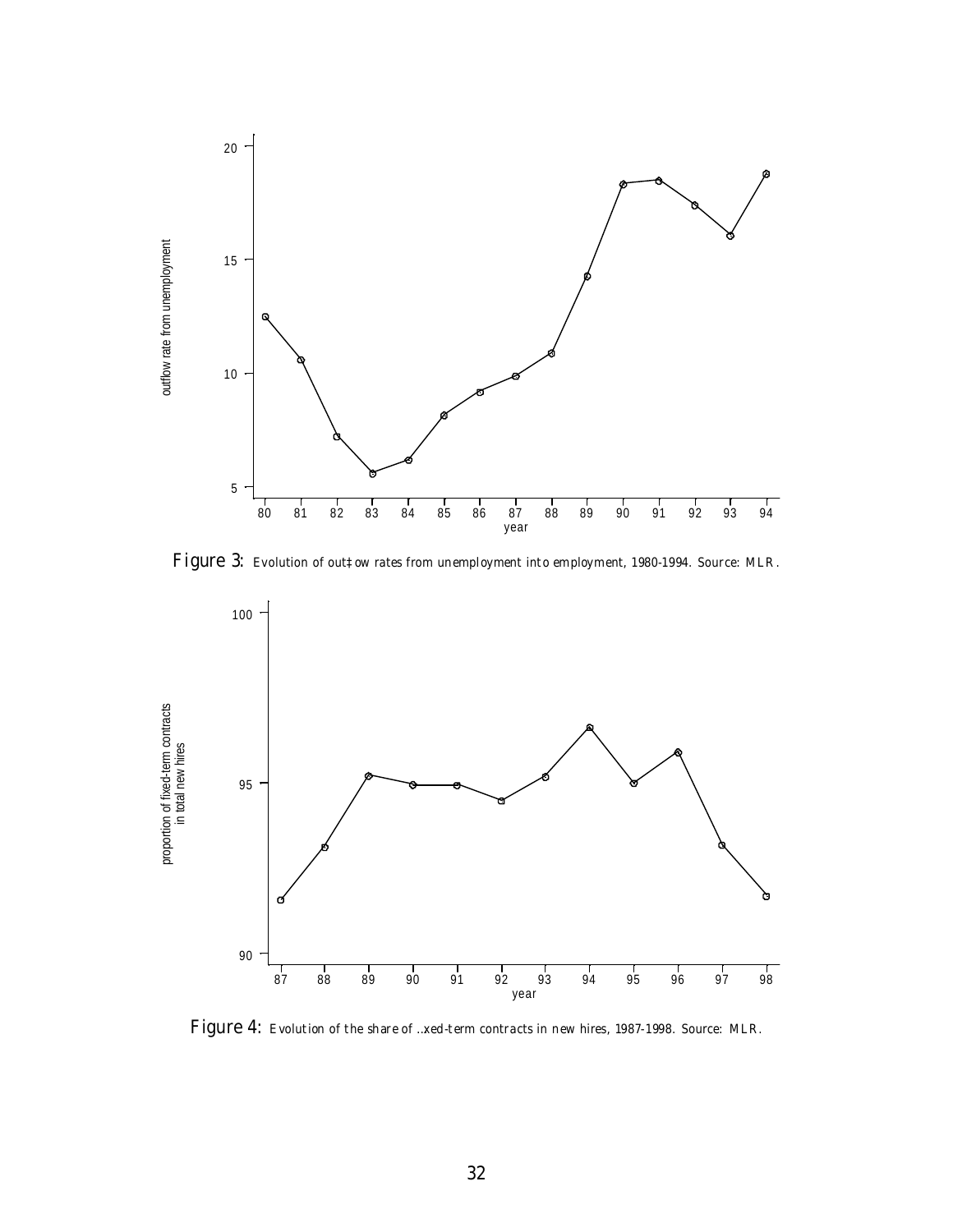

Figure 5: The incidence of LTU and the unemployment rate, 1980-1996. Source: EPA.



Figure 6: Hazard of leaving unemployment for the reference worker before and after the introduction of TC. Ref. category: age 35, not married, primary ed. or below, no kids, no working adults in household (see Table 3).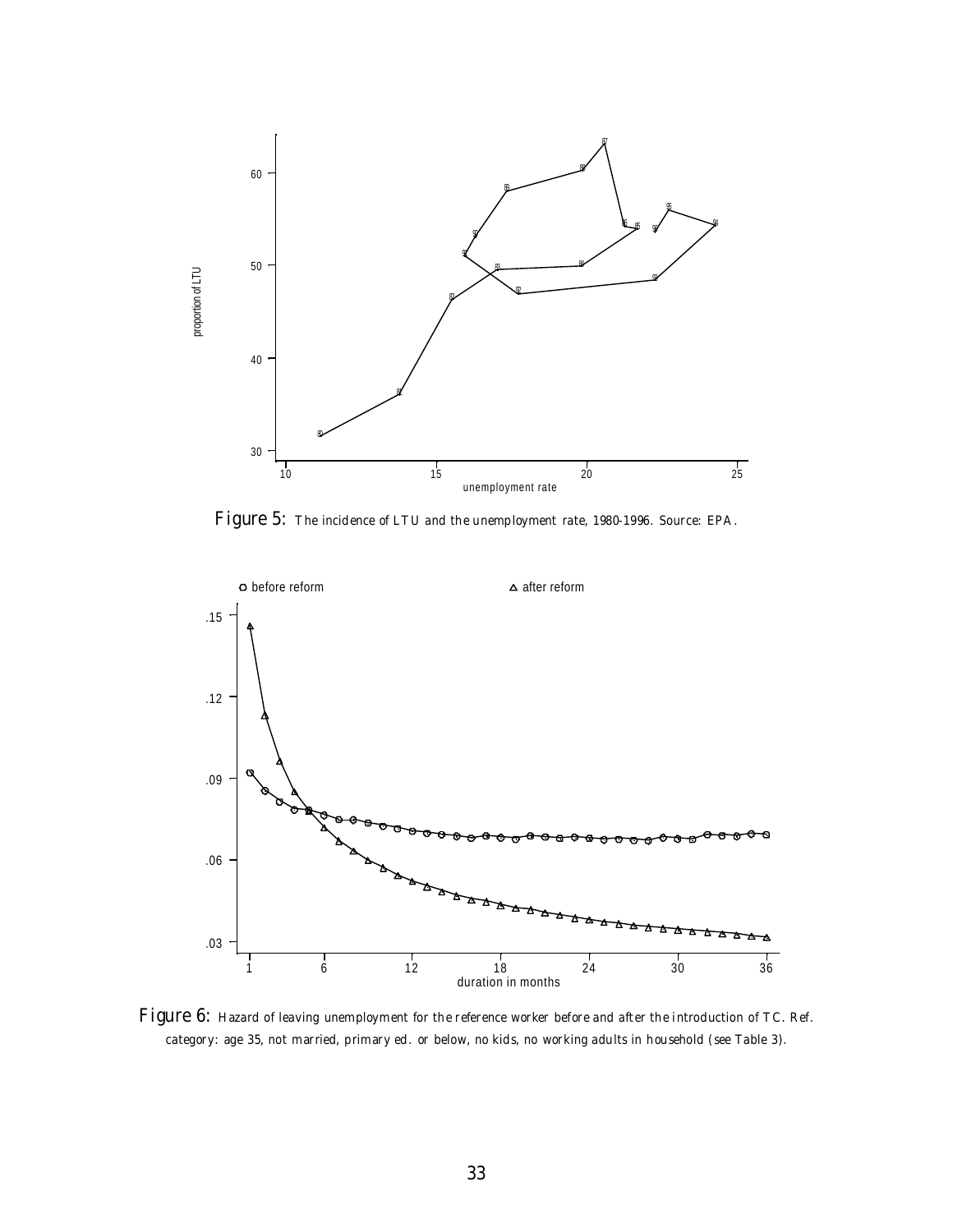

Figure 7: Hazard of leaving unemployment for workers who became jobless because ending of TC and for other reasons. Ref. category: age 35, not married, primary ed. or below, no kids, no working adults in household, no UI (see Table 7).



Figure 8: Hazard of leaving unemployment for the reference worker before and after the introduction of TC. Ref. category: age 35, not married, primary ed. or below, no kids, no working adults in household (see Table 9a, 9b).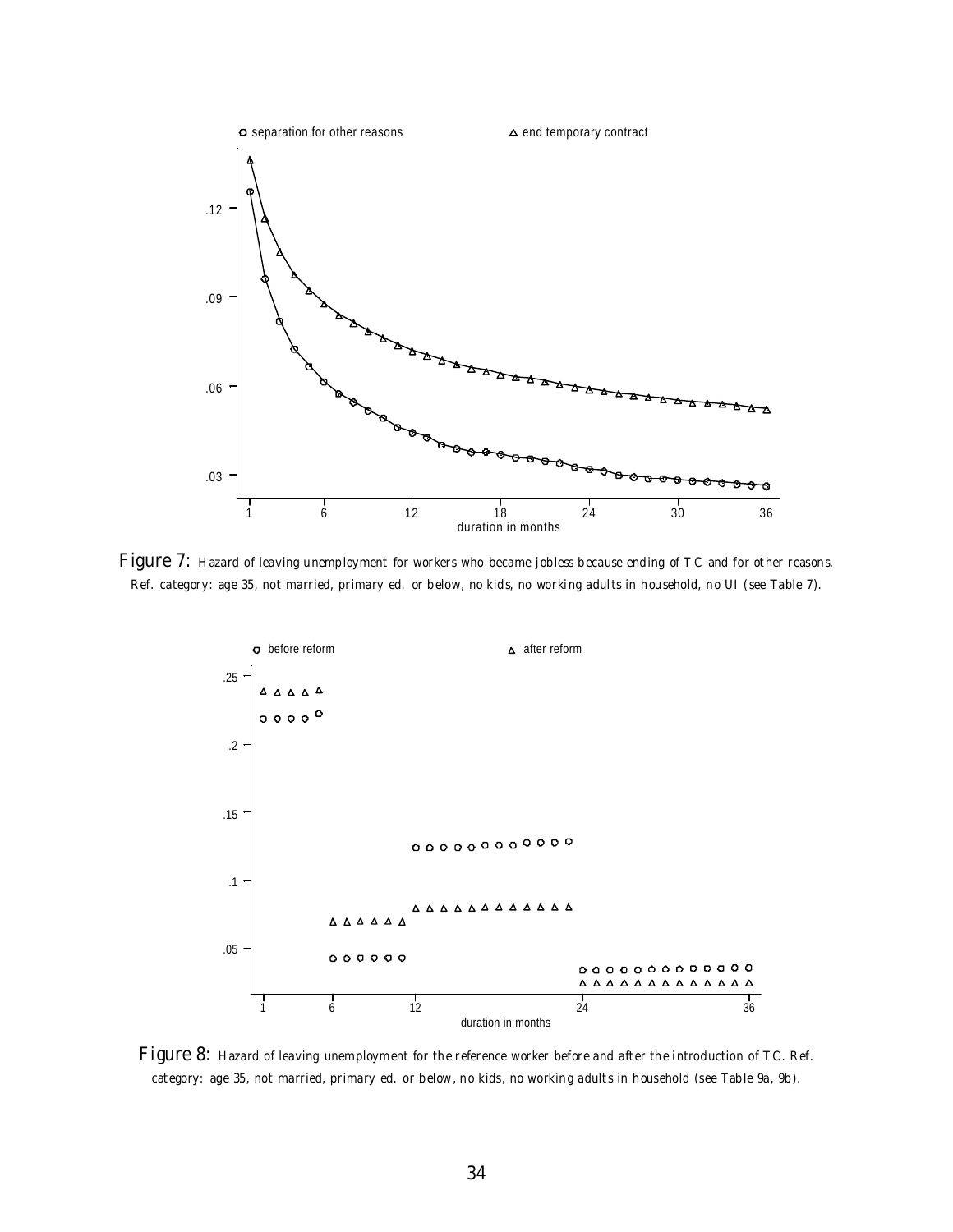### References

- [1] Aguirregabiria, Victor and César Alonso-Borrego (1999), "Labor contracts and ‡exibility: evidence from a labor market reform in Spain", Universidad Carlos III Working Paper No 99-27.
- [2] Alba, Alfonso (1999): "Explaining the transitions out of unemployment in Spain: the e¤ect of unemployment insurance", Applied Economics, 31, 183-193.
- [3] Alonso-Borrego, César, Jesús Fernandez-Villaverde and José E. Galdón-Sánchez (1999), "A general dynamic equilibrium model of temporary contracts", Federal Reserve Bank of Minneapolis mimeo.
- [4] Andrés, Javier, Jaume García and Sergio Jiménez (1989): "La incidencia y la duración del desempleo masculino en España", Moneda y Crédito, 189, 75-124.
- [5] Atkinson, Anthony B. and John Micklewright (1991): "Unemployment compensation and labour market transitions: a critical review", Journal of Economic Literature, 29, 1679-1727.
- [6] Bentolila, Samuel and Juan J. Dolado (1994), "Labour ‡exibility and wages: lessons from Spain", Economic Policy, 18, 53-99.
- [7] Blanchard, Olivier J. and Peter Diamond (1994), " Ranking, Unemployment Duration, and Wages", Review of Economic Studies, 61, 417-434.
- [8] Bover, Olympia, Manuel Arellano and Samuel Bentolila (2001),"Unemployment duration, bene…t duration, and the business cycle", Forthcoming in The Economic Journal.
- [9] Canziani, Patrizia and Barbara Petrongolo (2001): "Firing costs and Stigma: A theoretical analysis and evidence from micro data", European Economic Review (45)10, 1877-1906.
- [10] García-Pérez, José Ignacio (1997): "Las tasas de salida del empleo y el desempleo en España (1978-1993)", Investigaciones Económicas, vol XXI (1), 29-53.
- [11] García-Serrano, Carlos (1998): "Worker turnover and job reallocation: the role of ... xedterm contracts", Oxford Economic Papers 50, 709-725.
- [12] Grubb, David and William Wells (1993), "Employment Regulation and patterns of work in EC countries", OECD Economic Studies, 21, 7-58.
- [13] Güell, Maia (1999): "The e¤ects of …xed-term contracts on the duration distribution of unemployment: the Spanish case", mimeo London School of Economics.
- [14] Güell, Maia (2000): "Fixed-term Contracts and Unemployment: an E¢ciency Wage Analysis", Industrial Relations Section, Princeton University, Working Paper No. 433.
- [15] Güell, Maia and Barbara Petrongolo (2000): "Workers' transitions from temporary to permanent employment: the Spanish case", Centre for Economic Performance, London School of Economics, Discussion Paper 438.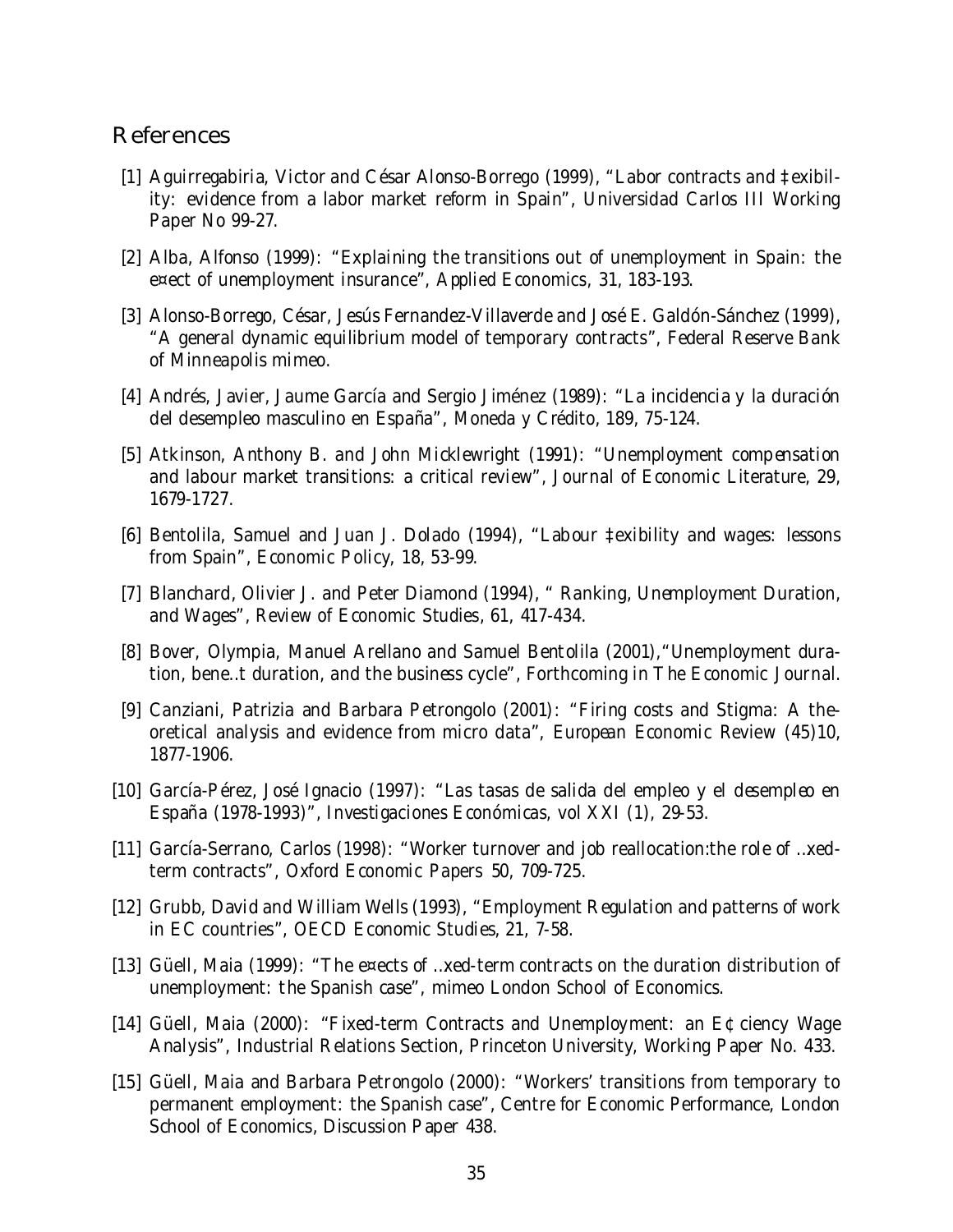- [16] Jenkins, Stephen P. and Carlos García-Serrano (2000): "Re-employment probabilities for Spanish men: what role does the unemployment bene…t system play?" Institute for Labour Research Discussion Paper 00/55, University of Essex.
- [17] Layard, Richard, Stephen J. Nickell and Richard Jackman (1991), Unemployment: Macroeconomic Performance and the Labour Market, Oxford University Press.
- [18] Machin, Stephen and Alan Manning (1999): "The causes and consequences of longterm unemployment in Europe" in Orley Ashenfelter and David Card (eds.), Handbook of Labor Economics, Volume 3. Amsterdam: North-Holland.
- [19] Mortensen, Dale T. (1970): "Job search, the duration of unemployment and the Phillips curve", The American Economic Review, 60, 847-862.
- [20] Mortensen, Dale T. (1977): " Unemployment insurance and job search decisions", Industrial and Labor Relations Review, 30 (4), 505-517.
- [21] Nickell, Stephen J. (1979a): "Estimating the probability of leaving unemployment", Econometrica, 47 (5), 1249-1266.
- [22] Nickell, Stephen J. (1979b): "The e¤ect of unemployment and related bene…ts on the duration of unemployment", The Economic Journal, 89, 34-49.
- [23] OECD (1993), Employment Outlook, Paris.
- [24] OECD (1994), The OECD Jobs Study, Paris.
- [25] OECD (1996), Employment Outlook, Paris.
- [26] OECD (1999), Employment Outlook, Paris.
- [27] Saint-Paul, Gilles (1996), "Dual labor markets, a macroeconomic perspective", Cambridge, MA: MIT Press.
- [28] Schmitt, John and Jonathan Wadsworth (1993): "Unemployment bene…t levels and search activity", Oxford Bulletin of Economics and Statistics, 55 (1), 1-24.
- [29] Toharia, Luis (1997), Spain, Labour Market Studies series No. 1, Employment and Social A¤airs, European Commission, Brussels.
- [30] van den Berg, Gerard J. and Bas van der Klaauw (2001): "Combining micro and macro unemployment data", Journal of Econometrics 102, 271-309.
- [31] Wadsworth, Jonathan (1990): " Unemployment bene…ts and search e¤ort in the UK labour market", Economica, 58, 17-34.